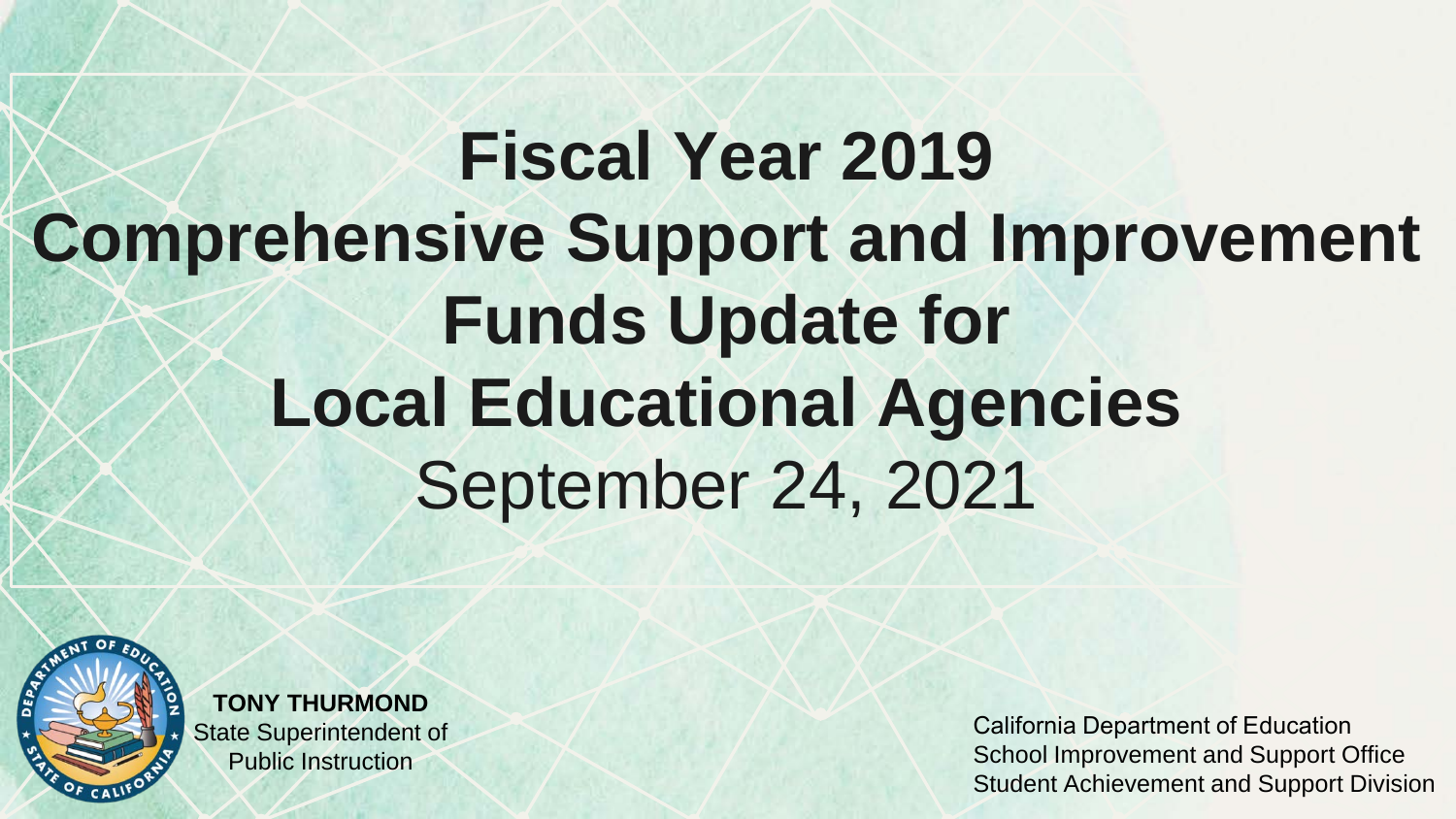#### **Housekeeping**

❖ Please use the Zoom Q & A feature to post any questions you may have.

❖ A PDF of today's presentation is located on the CDE CSI Webinars web page at <https://www.cde.ca.gov/sp/sw/t1/csiwebinars.asp>.

❖ School Improvement and Support Office can be reached at [SISO@cde.ca.gov](mailto:SISO@cde.ca.gov).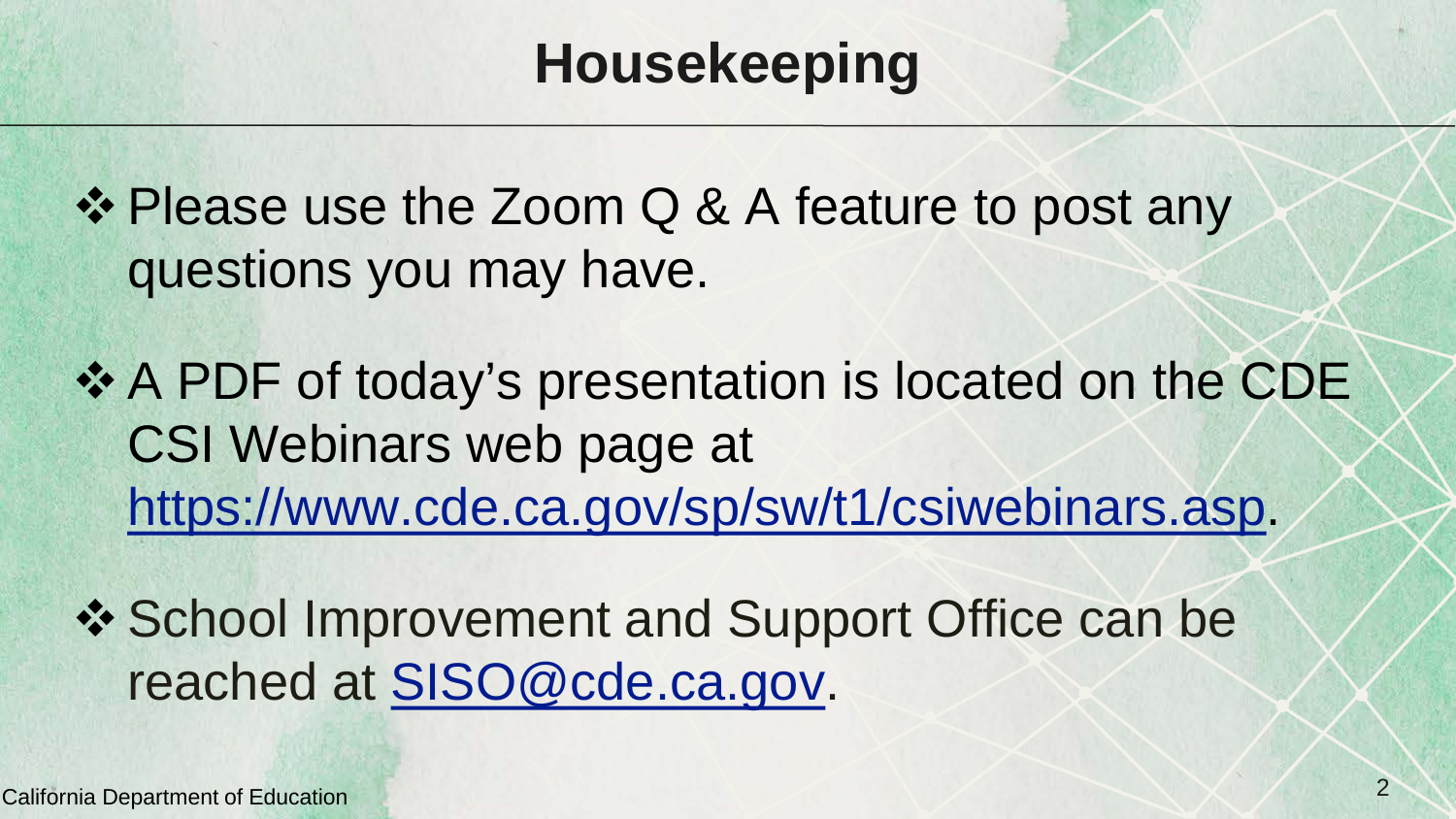#### **Acronyms and Initialisms**

**CDE**—California Department of Education **CSI**—Comprehensive Support and Improvement **ESSA**—Every Student Succeeds Act **FY**—Fiscal Year

**GEPA**—General Education Provisions Act **GMART**—Grant Management and Reporting Tool **LEA**—Local Educational Agency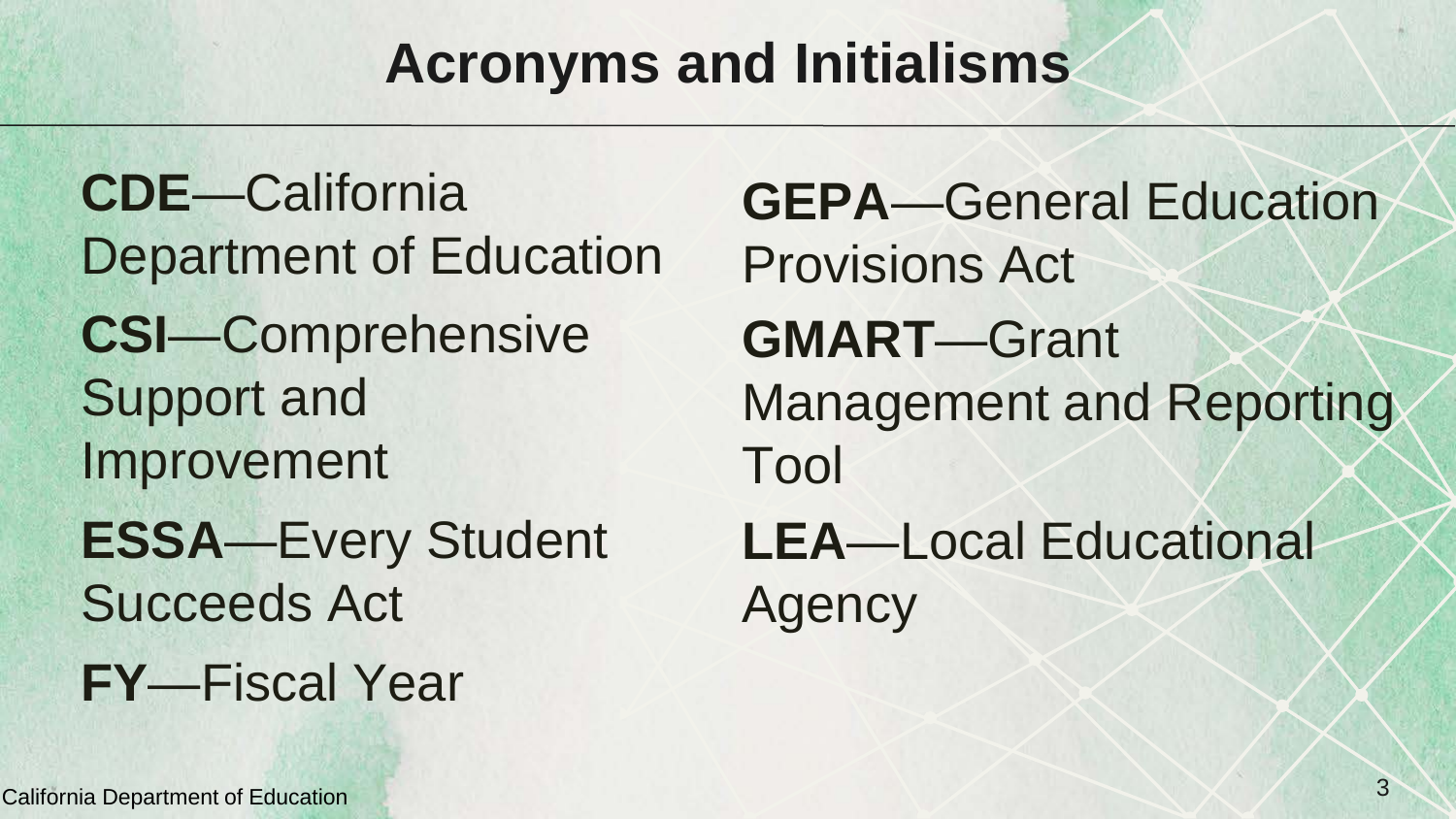# **Agenda**

- GEPA Waiver Overview
- \* FY 2019 CSI LEA Subgrant
	- Reporting
	- GMART Updates
	- Frequently Asked Questions
- Federal Reporting
- Questions

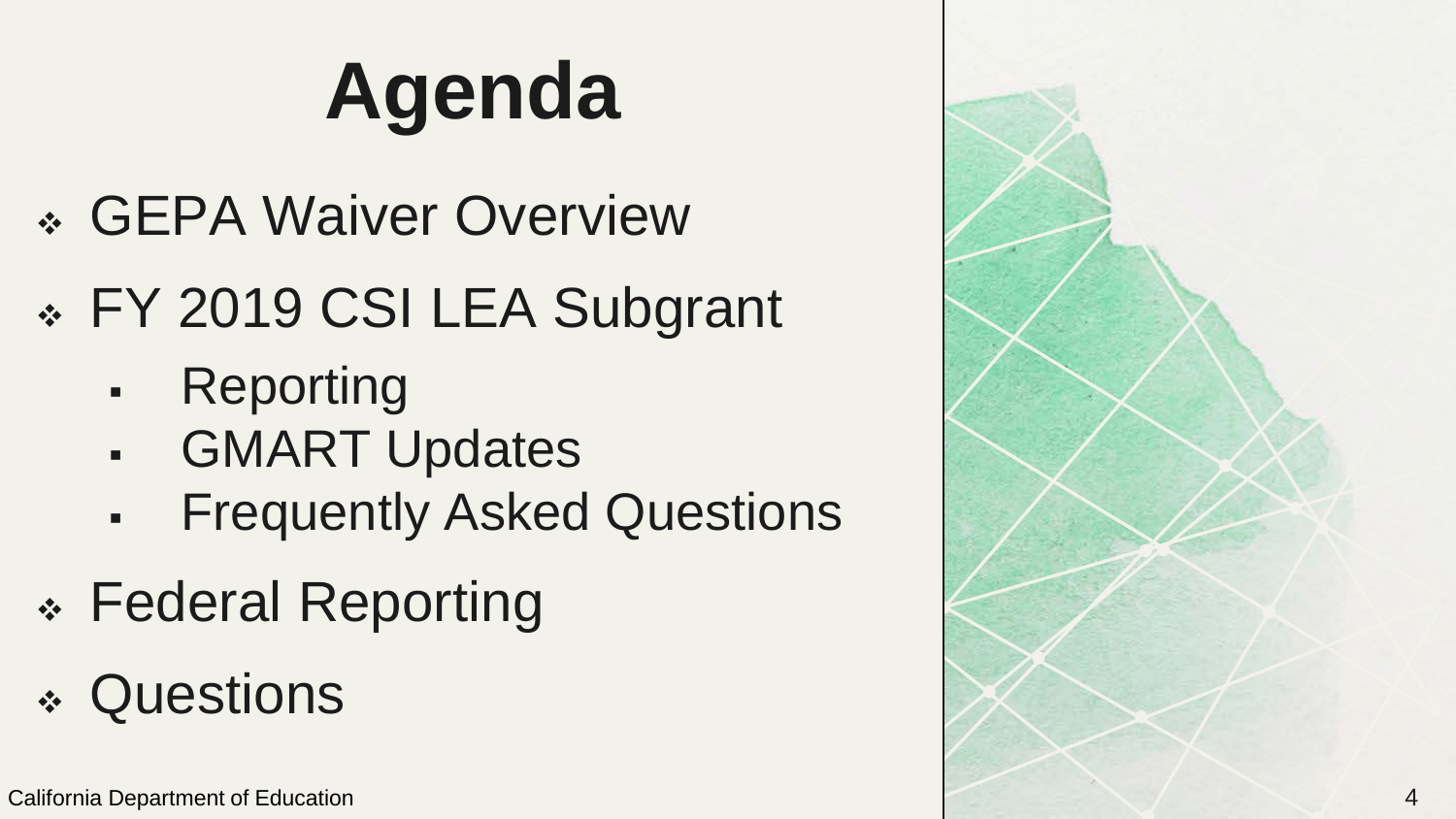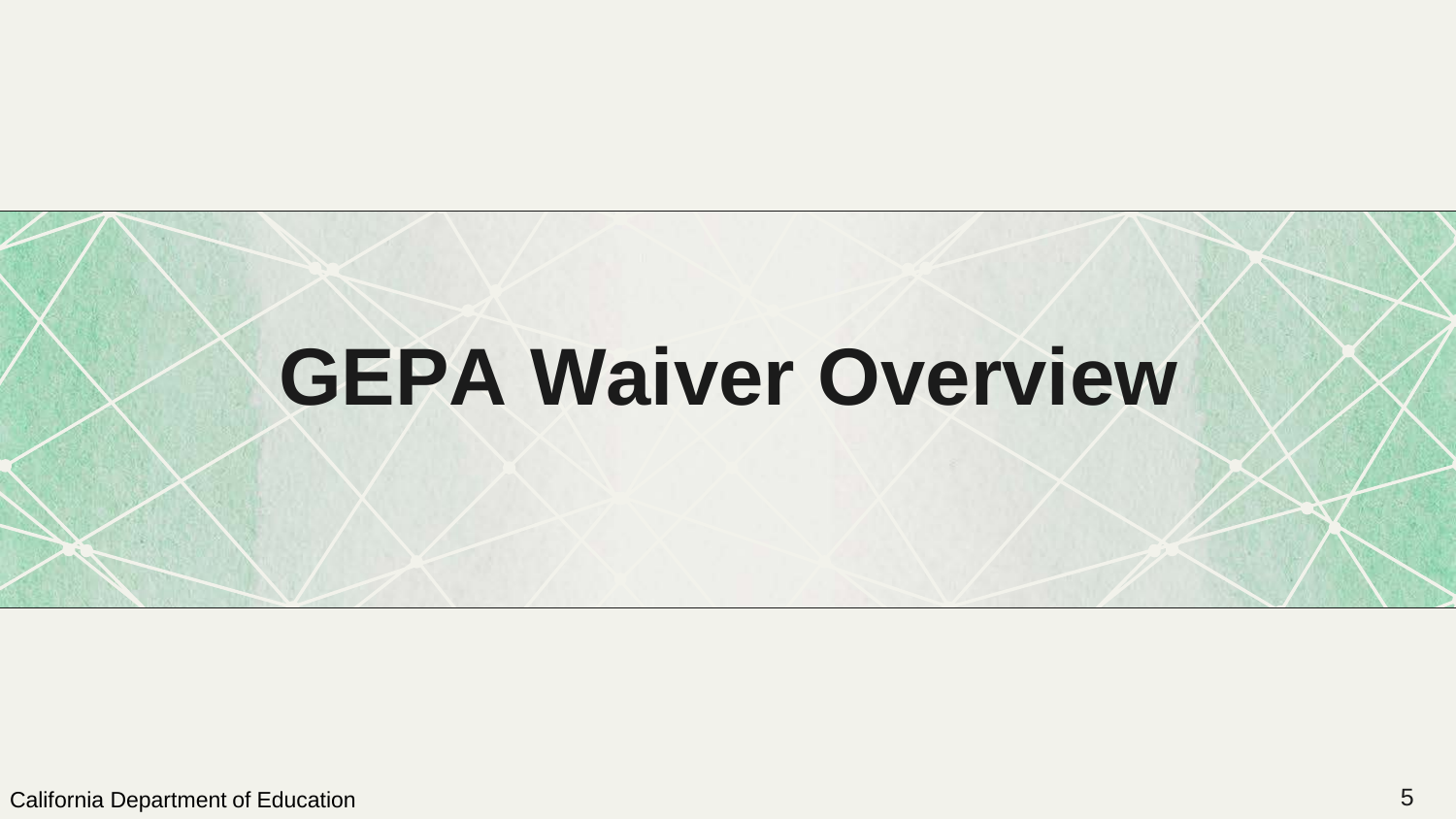#### **Overview of GEPA Waiver (1)**

 On September 10, 2021, the United States Department of Education approved California's Waiver of Section 421(b) of the GEPA, which extends the period of availability of **FY 2019 funds** for programs in which the State Educational Agency participates under its approved consolidated State plan until **September 30, 2022**.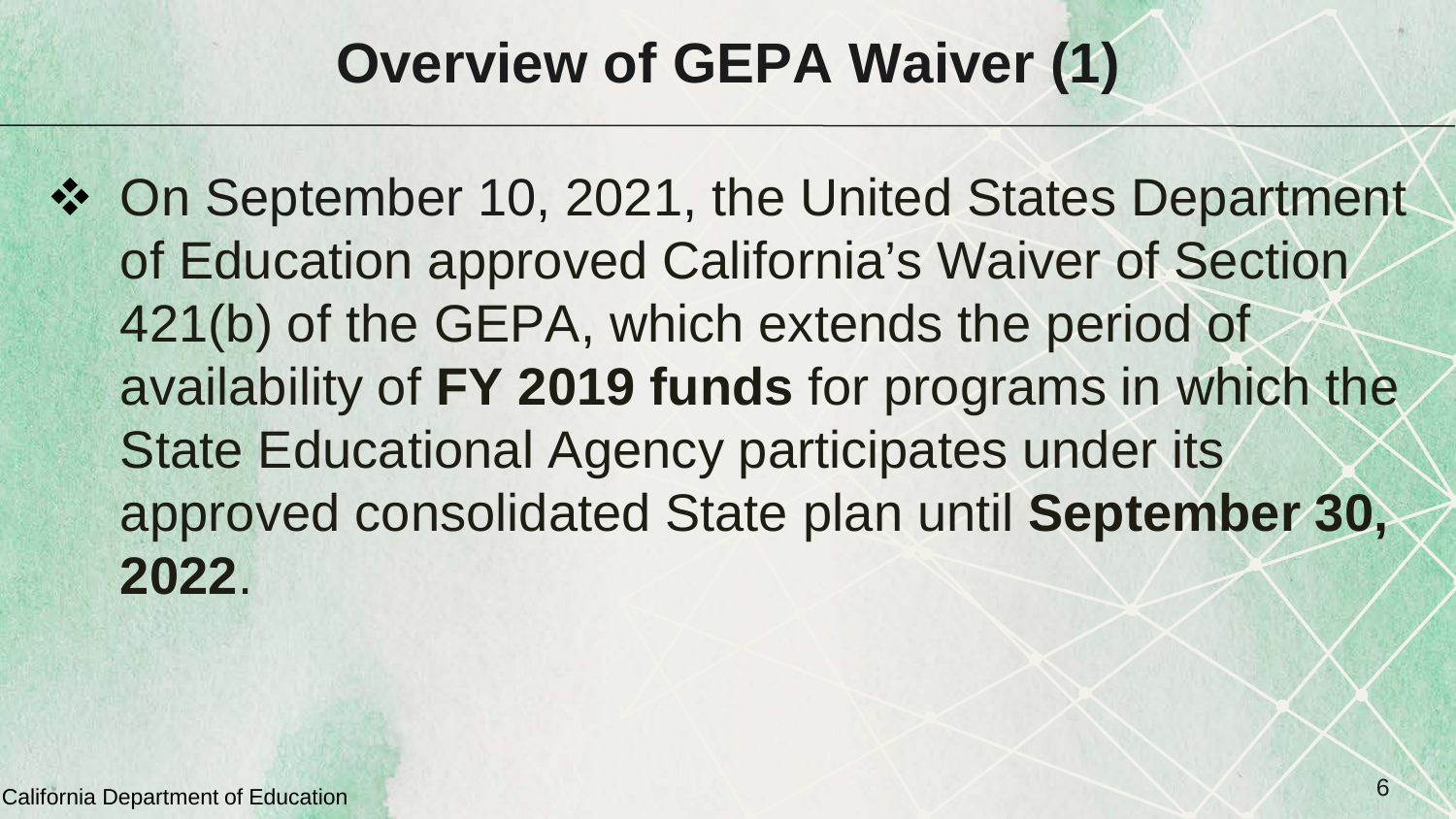#### **Overview of GEPA Waiver (2)**

- ❖ GEPA waiver is a timeline waiver
- $\div$  **FY 2019 CSI funds are included** in this waiver
- To view a copy of the CDE's approved waiver, please visit the CDE ESSA web page at [https://www.cde.ca.gov/re/es/.](https://www.cde.ca.gov/re/es/)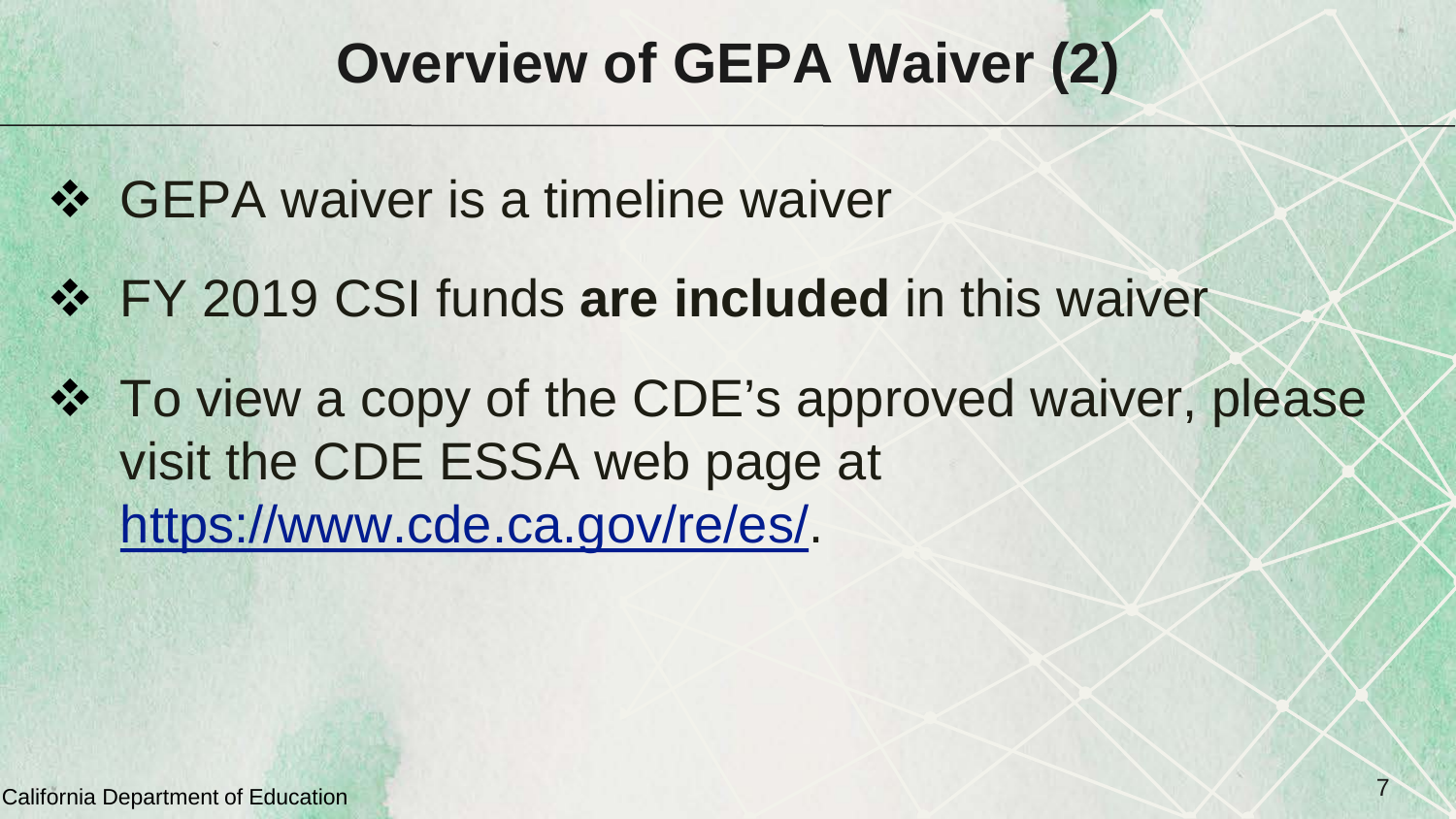#### **Impact of Waiver on FY 2019 CSI Funds**

**WHO**: LEAs with schools identified for CSI on the 2019 California School Dashboard, that applied for and accepted FY 2019 CSI funds, and are implementing CSI Plans that were developed for implementation in the 2020–21 school year.

**WHAT**: Period of availability of FY 2019 CSI funds are extended an additional 12 months

Original FY 2019 subgrant end date: September 30, 2021

**Revised** FY 2019 subgrant end date: **September 30, 2022**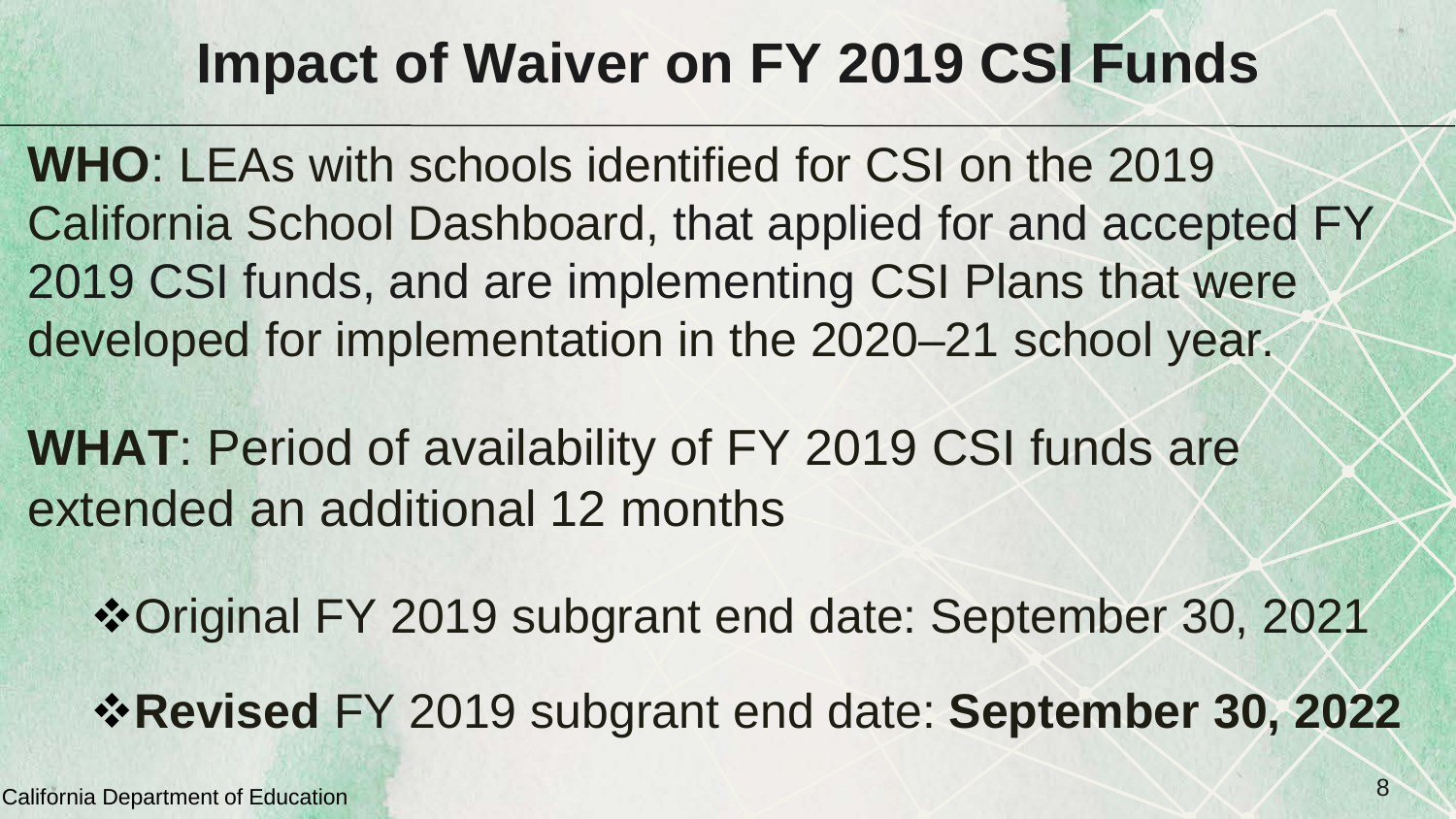# **FY 2019 CSI LEA Subgrant**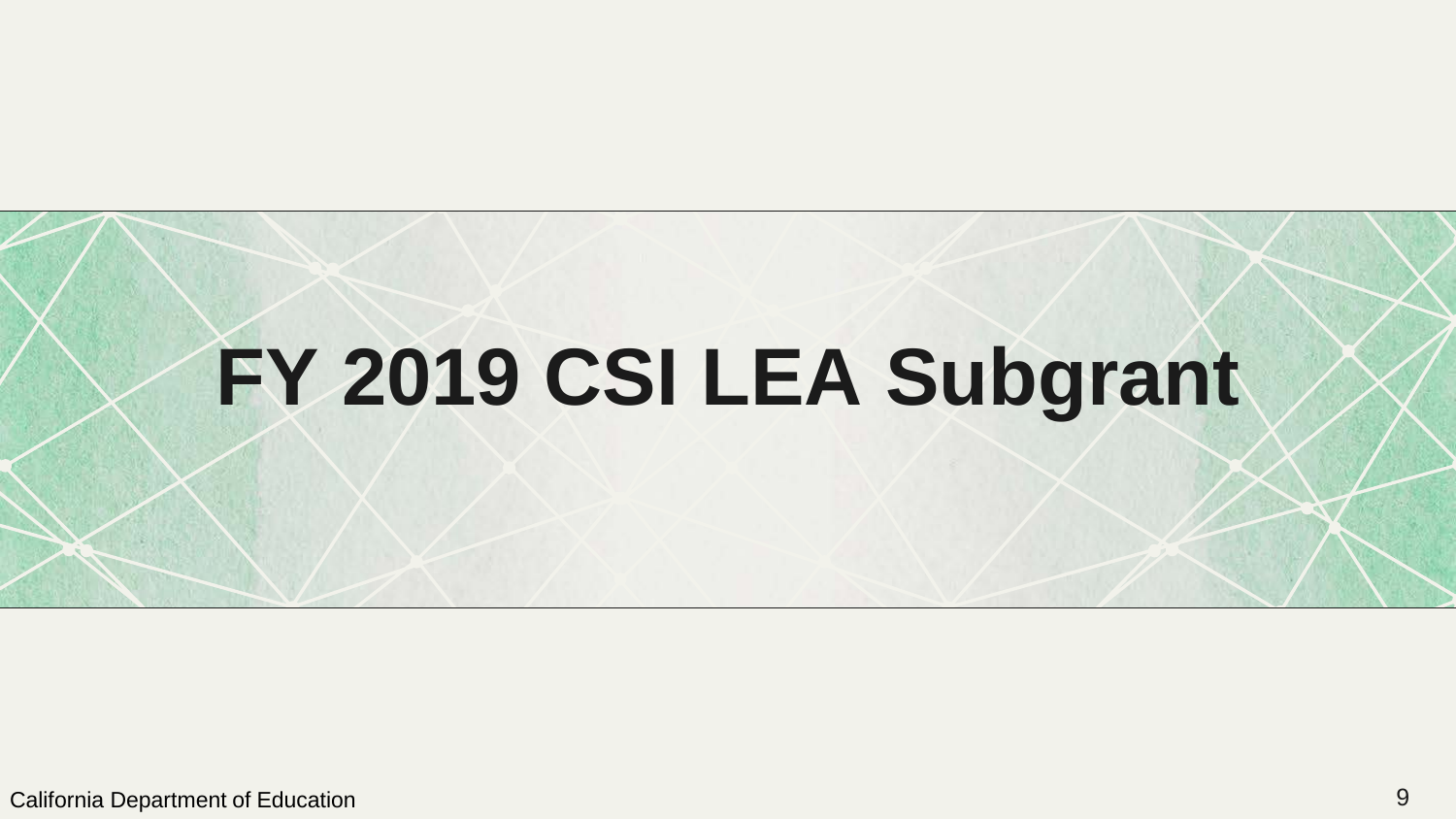## **Original FY 2019 Subgrant Reporting Dates**

| <b>Report</b><br><b>Name</b> | <b>Reporting</b><br><b>Data</b>                                                | <b>Performance</b><br><b>Period</b>      | <b>Reporting</b><br><b>Window</b>                              |
|------------------------------|--------------------------------------------------------------------------------|------------------------------------------|----------------------------------------------------------------|
| Report 1                     | <b>Funding Plan Adjustment</b><br><b>Budget Summary</b><br><b>Expenditures</b> | March 25, 2020, to<br>September 30, 2020 | Report Open: October 1, 2020<br>Report Due: October 31, 2020   |
| Report 2                     | <b>CSI Plan Approval/Adoption Dates</b><br><b>Expenditures</b>                 | October 1, 2020, to<br>January 31, 2021  | Report Open: February 1, 2021<br>Report Due: February 28, 2021 |
| Report 3                     | <b>Expenditures</b>                                                            | February 1, 2021, to<br>June 30, 2021    | Report Open: July 1, 2021<br>Report Due: July 31, 2021         |
| Report 4<br>(formerly Final) | <b>Expenditures</b><br><b>Federal Report</b><br>$\blacksquare$                 | July 1, 2021, to<br>September 30, 2021   | Report Open: October 1, 2021<br>Report Due: October 31, 2021   |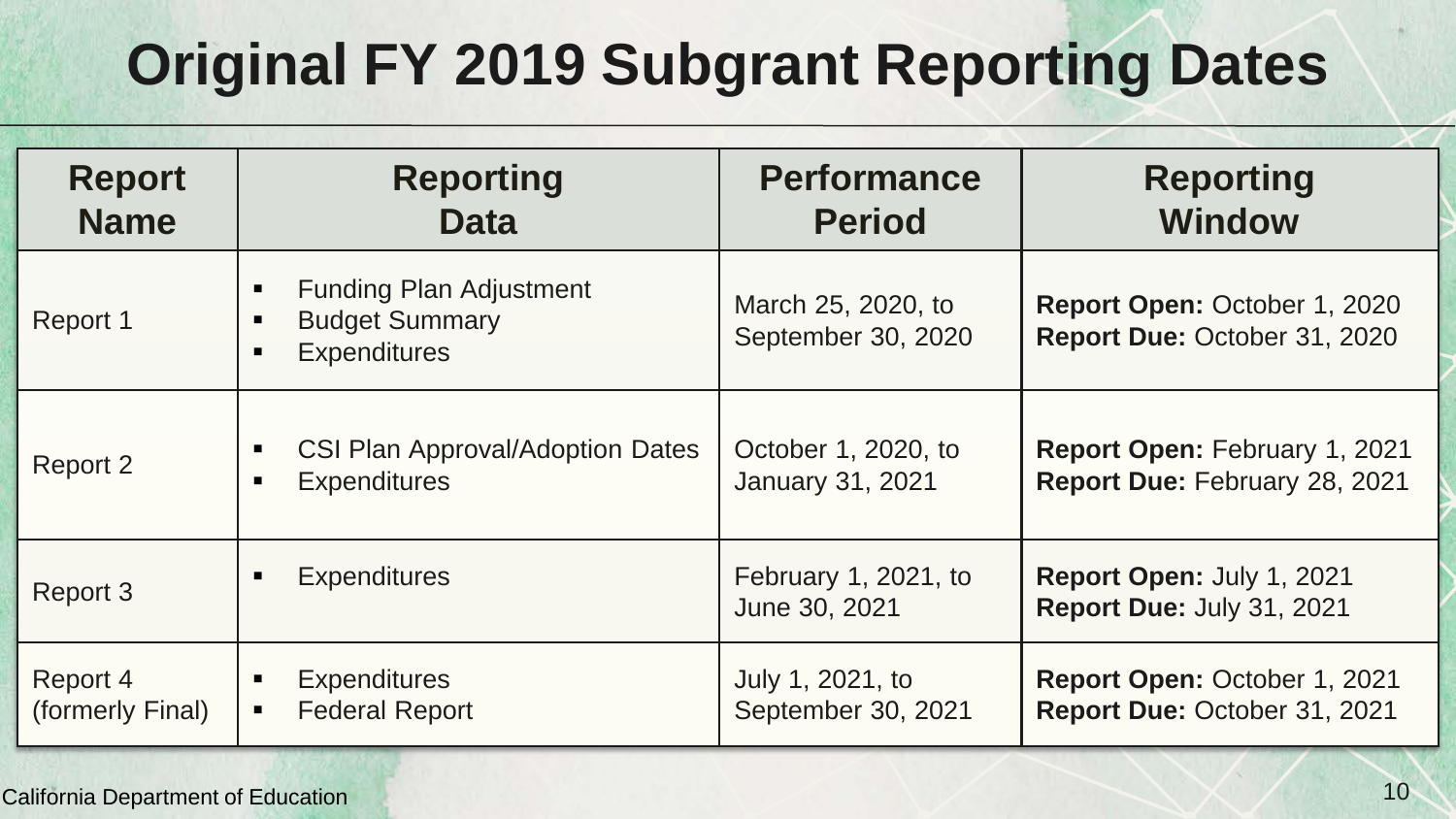## **Additional FY 2019 Subgrant Reporting Dates**

| <b>Report</b>                                  | <b>Reporting</b>                                                                                                                                      | <b>Performance</b>                                                   | <b>Reporting</b>                                             |
|------------------------------------------------|-------------------------------------------------------------------------------------------------------------------------------------------------------|----------------------------------------------------------------------|--------------------------------------------------------------|
| <b>Name</b>                                    | <b>Data</b>                                                                                                                                           | <b>Period</b>                                                        | <b>Window</b>                                                |
| Report 5                                       | <b>Expenditures</b>                                                                                                                                   | October 1, 2021, to                                                  | Report Open: February 1, 2022                                |
|                                                | ٠                                                                                                                                                     | January 31, 2022                                                     | Report Due: February 28, 2022                                |
| Report 6                                       | <b>Expenditures</b>                                                                                                                                   | February 1, 2022, to                                                 | Report Open: July 1, 2022                                    |
|                                                | $\blacksquare$                                                                                                                                        | June 30, 2022                                                        | Report Due: July 31, 2022                                    |
| <b>Final Report</b><br>and Grant<br>Evaluation | <b>Final Expenditures and Closeout</b><br>$\blacksquare$<br>Report<br><b>Grant Performance Report</b><br>$\blacksquare$<br><b>Federal Report</b><br>٠ | July 1, 2022, to<br><b>September 30, 2022</b><br>(Subgrant end date) | Report Open: October 1, 2022<br>Report Due: October 31, 2022 |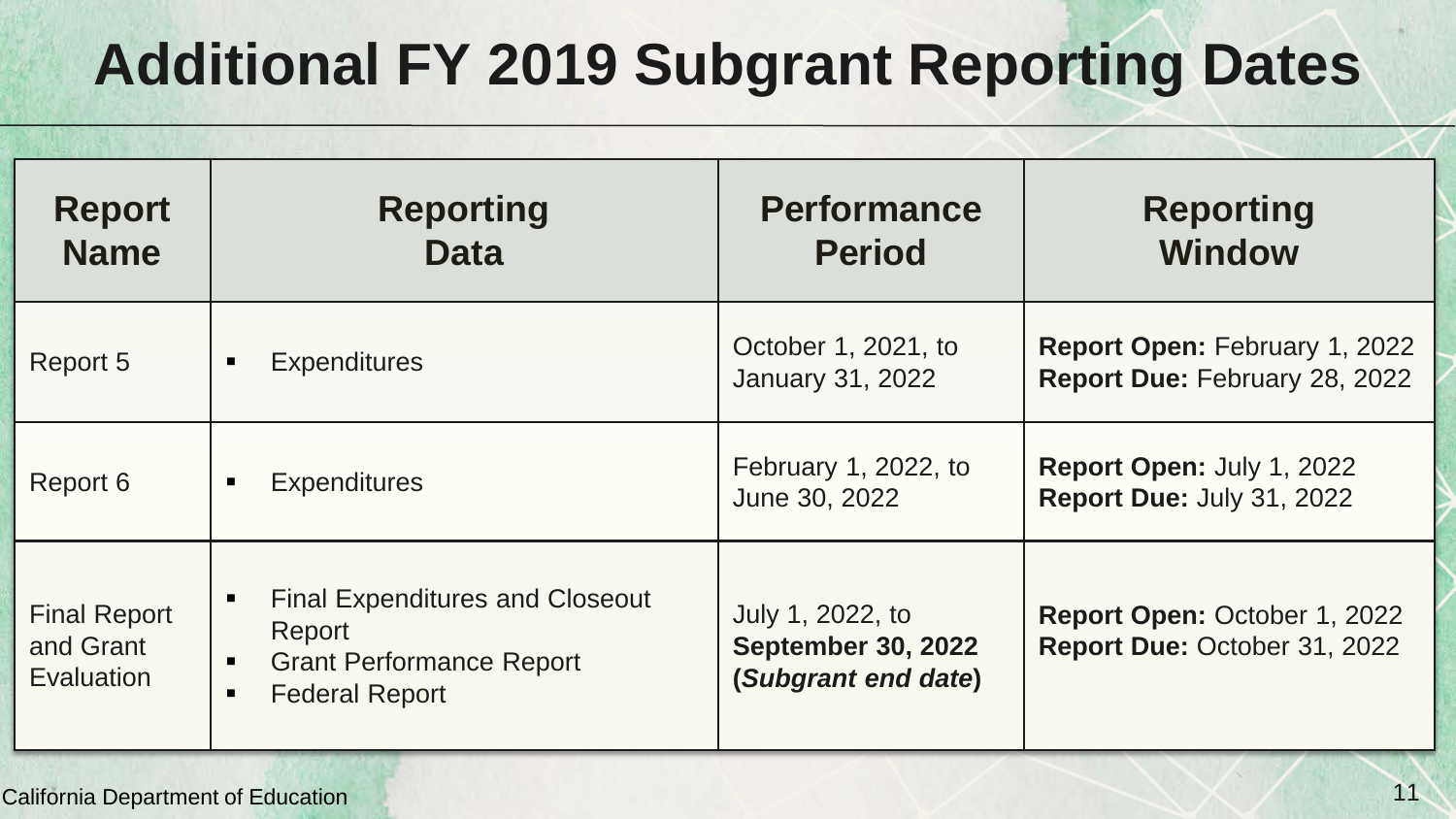#### **FY 2019 GMART Update: Budget Revisions (1)**

An LEA will be able to utilize the GMART to submit FY 2019 Budget Summary revisions by selecting the new "**Budget Summary**" tab.

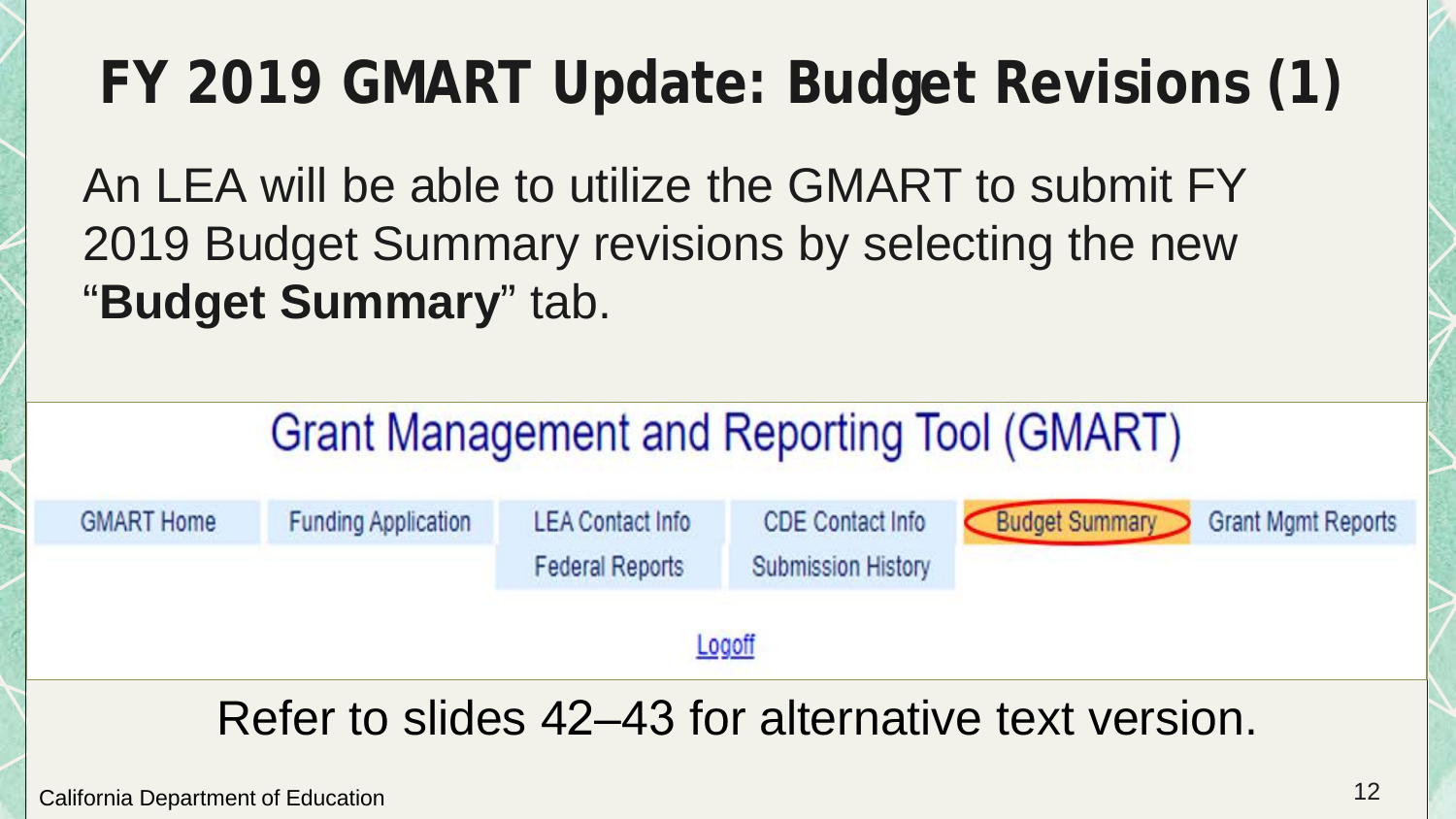#### **FY 2019 GMART Update: Budget Revisions (2)**

#### **Budget Summary Table**

| <b>Object Code</b>                                 | Last<br><b>Approved</b><br><b>Budget</b> | <b>Last Approved</b><br><b>Budget Detail</b>                                      | <b>Revised Budget</b><br><b>Amount</b> | <b>Revised Budget Detail</b>                                                                                                                                                                                                                                                                                                                                                                                                                            | <b>Revision Justification</b>                                                                                                                                                                                                           | Percent of<br><b>Total Budget</b> |
|----------------------------------------------------|------------------------------------------|-----------------------------------------------------------------------------------|----------------------------------------|---------------------------------------------------------------------------------------------------------------------------------------------------------------------------------------------------------------------------------------------------------------------------------------------------------------------------------------------------------------------------------------------------------------------------------------------------------|-----------------------------------------------------------------------------------------------------------------------------------------------------------------------------------------------------------------------------------------|-----------------------------------|
| 1000-1999<br>Certificated<br>Personnel<br>Salaries | \$10,000.00                              | Carried over<br>from Last<br>Approved<br><b>Budget Detail</b><br>(Auto-populated) | [LEA to enter]                         | [LEA to select all that apply]:<br>Capacity building<br>Stakeholder engagement<br>Needs assessment/root cause<br>analysis<br>Selecting and implementing<br>evidence-based<br>interventions/strategies/activities<br>Monitoring and evaluating<br>improvement efforts<br>Reviewing/identifying and<br>addressing, through<br>implementation of the CSI plan.<br>resource inequities, which may<br>include a review of LEA- and<br>school-level budgeting | [LEA to enter<br><b>Revision</b><br>Justification]<br>The LEA must<br>provide a detailed<br>justification for the<br>increase or decrease<br>from the last<br>approved budget<br>amount that details<br>why the change is<br>occurring. | (Auto-<br>populated)              |

#### Refer to slides 44–47 for alternative text version.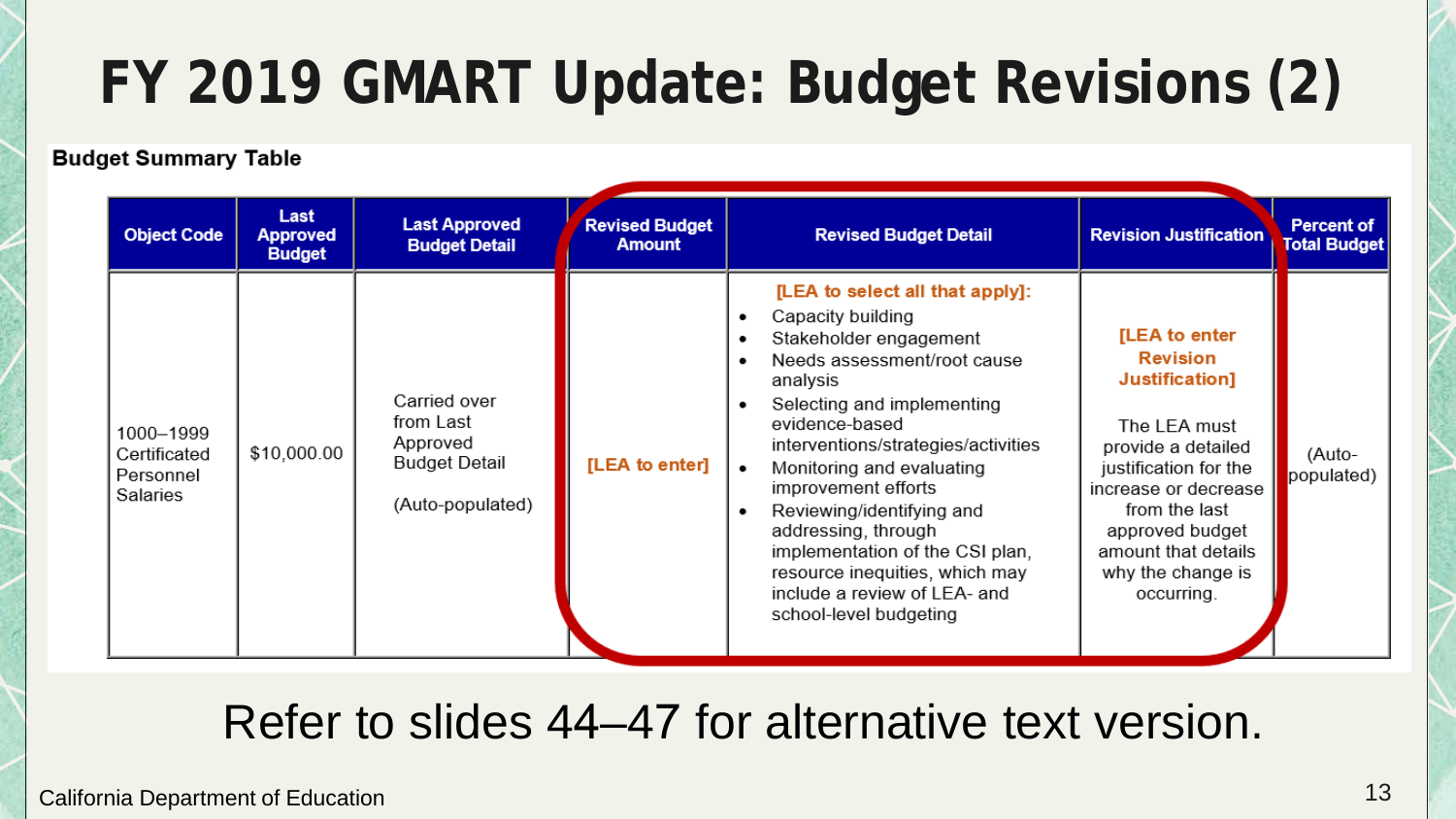#### **FY 2019 GMART Update: Budget Revisions (3)**

#### **Last Approved Budget Summary Narrative**

This textbox will display the LEA's last approved Budget Summary Narrative.

#### **Revised Budget Summary Narrative**

Explain how the revised budgeted amounts associated with each major object code and project activity relate to the development and implementation of the CSI plan/s/, including how the costs directly support implementation of evidence-based interventions/strategies/activities and reason/s/ for identification.

[LEA will revise/update their Budget Summary Narrative as it relates to their Revised **Budget Summary.]** 

#### Refer to slides 48–49 for alternative text version.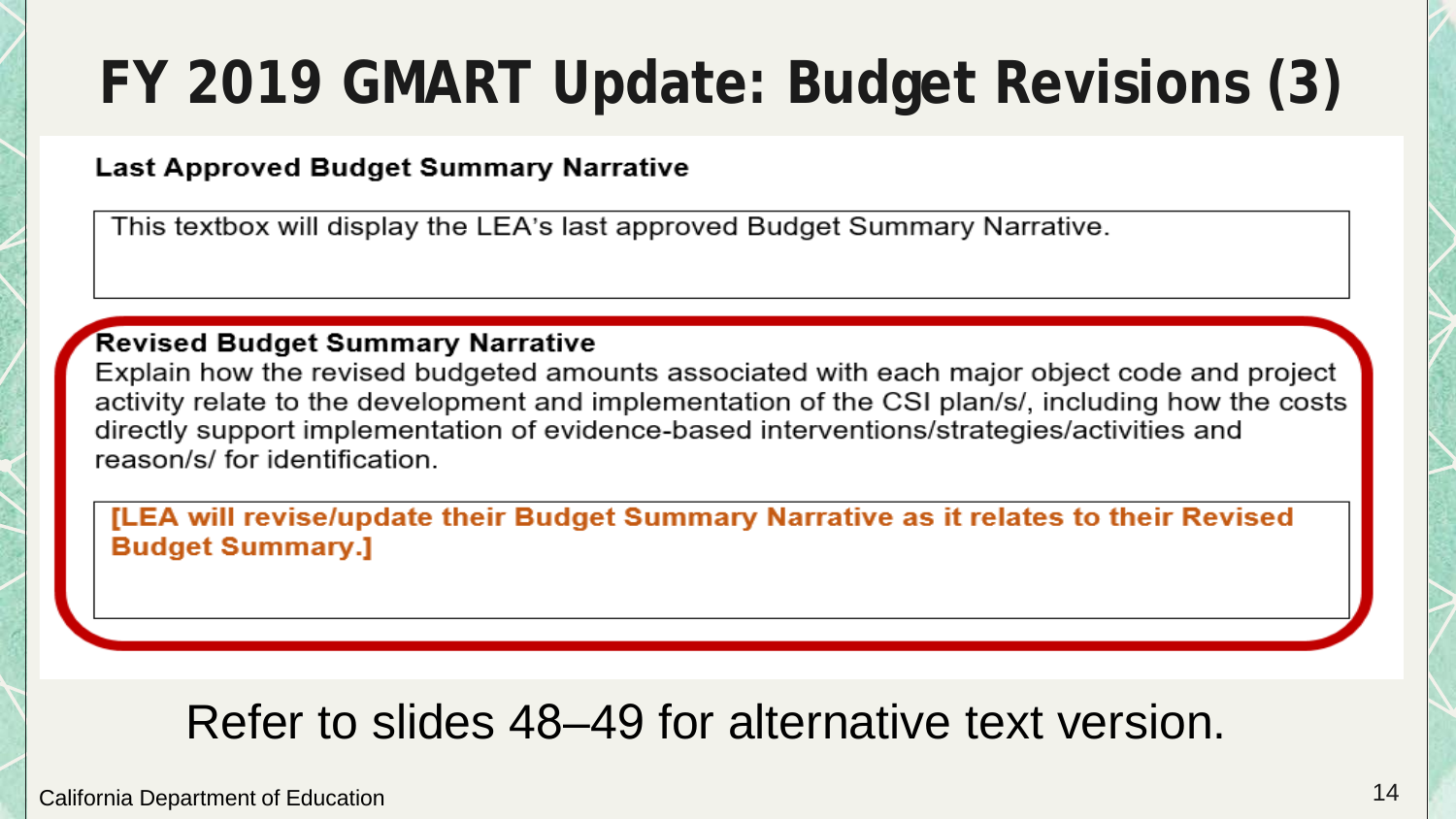## **GMART Updates: Budget FAQ #1 (1)**

- **Question**: When must an LEA submit a Budget Summary revision?
- **Answer**: A Budget Summary revision will be required when an LEA determines that a change to a budgeted amount in a given object code exceeds the 10 percent threshold.
- The CDE is aware that budgets may change, but the LEA should take proper steps to ensure that budgeted amounts are aligned with the evidence-based interventions/strategies/activities as indicated in the LEA's approved CSI Plan/s/.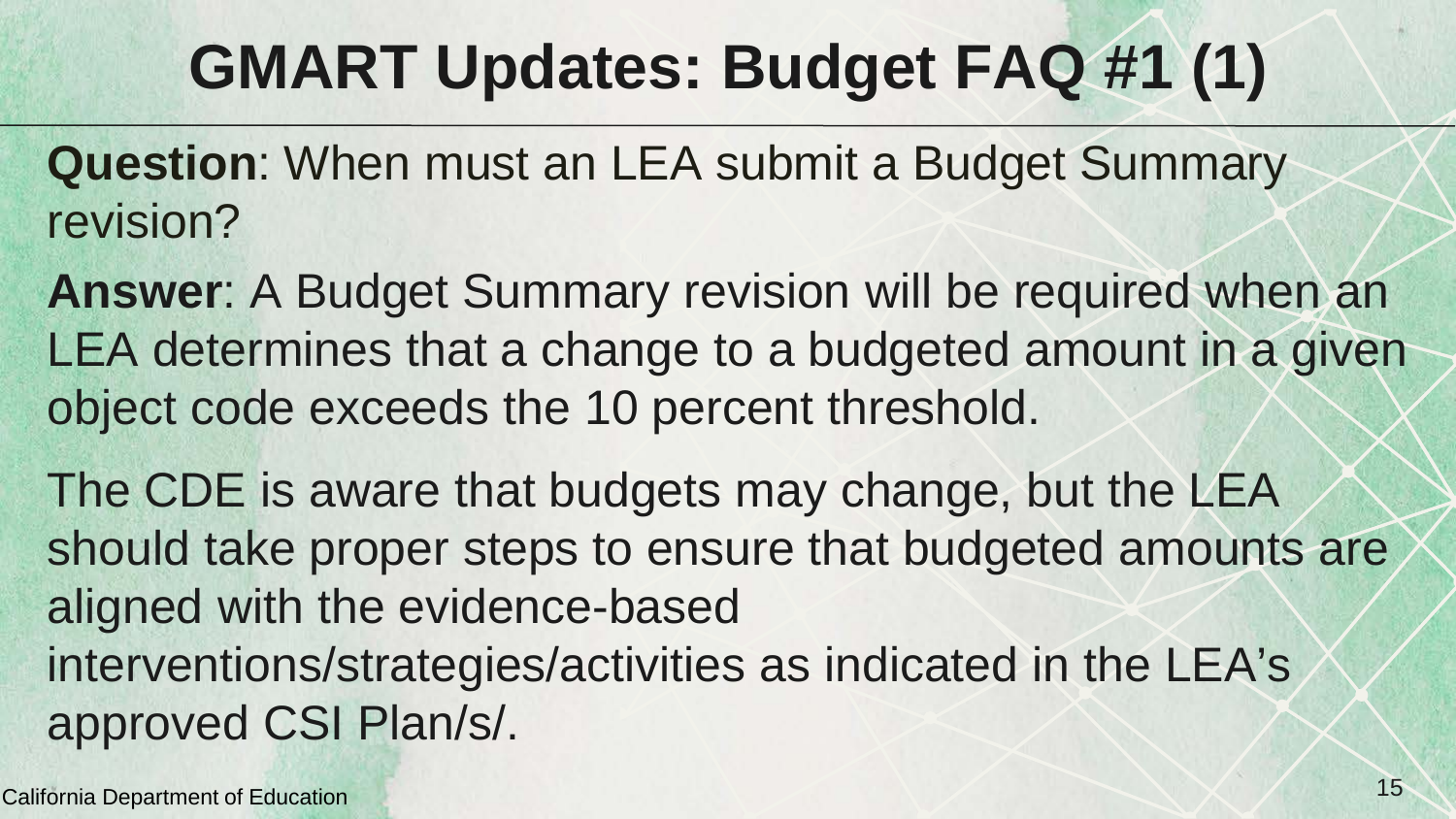## **GMART Updates: Budget FAQ #1 (2)**

#### **Example 1: Budget Summary Revision Required**

- Approved budgeted amount for Object Codes 5000–5999 was \$30,000. The LEA underestimated the cost of a particular service and determined the revised budget amount should be \$40,000, an increase of \$10,000.
- In this example, the LEA **would be required** to submit a Budget Summary revision, as the revised amount exceeds 10 percent of the previously approved budgeted amount.
- *10 percent of \$30,000 is \$3,000. A budget increase above \$3,000, will require a Budget Summary revision.*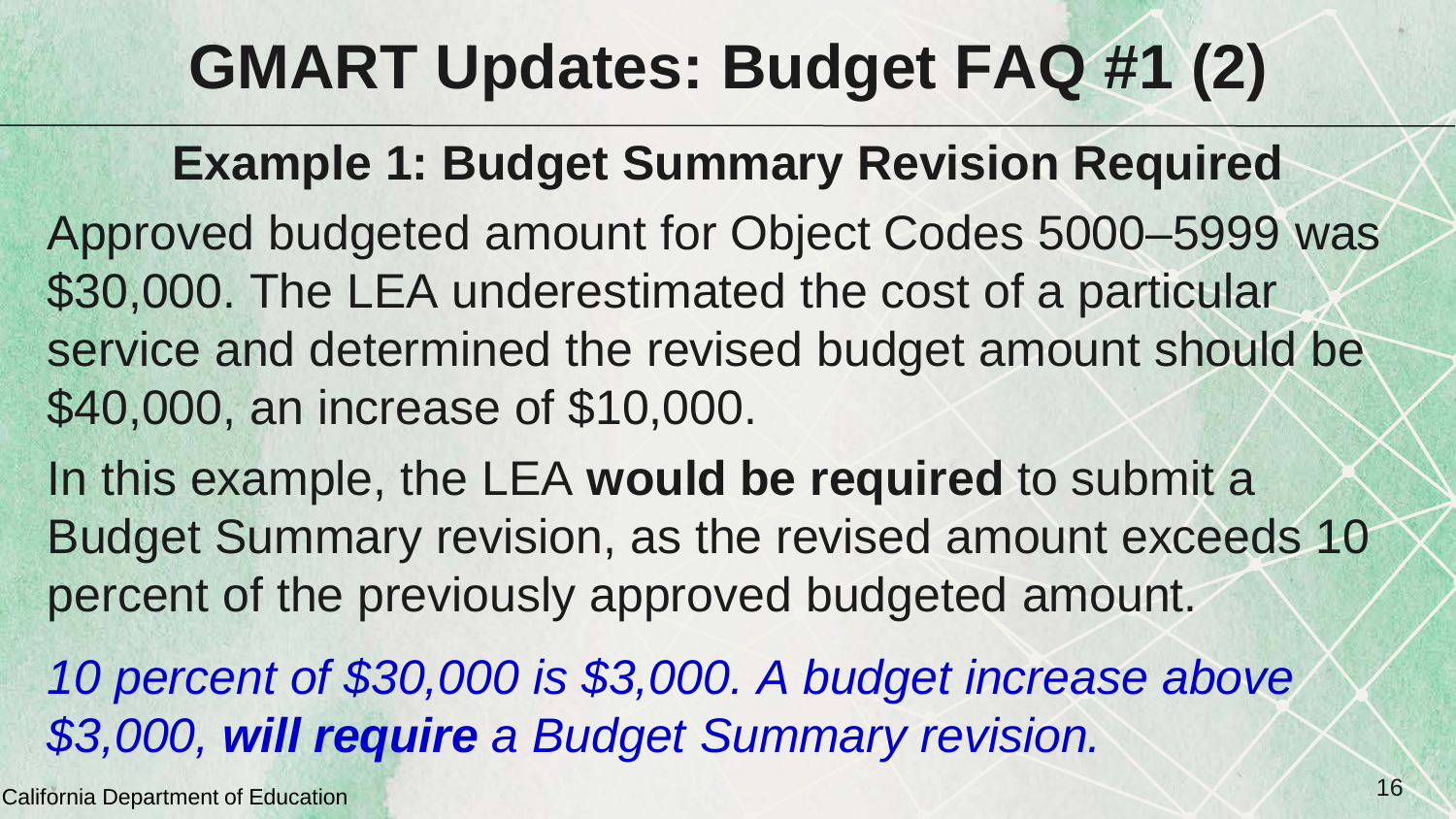## **GMART Updates: Budget FAQ #1 (3)**

**Example 2: Budget Summary Revision Not Required**

Approved budgeted amount for Object Codes 4000–4999 was \$10,000. The LEA underestimated the cost of books and supplies and determined the revised budget amount should be \$10,500, an increase of \$500.

In this case, the LEA **would not be required** to submit a Budget Summary revision, as the revised amount does not exceed 10 percent of the previously approved budgeted amount.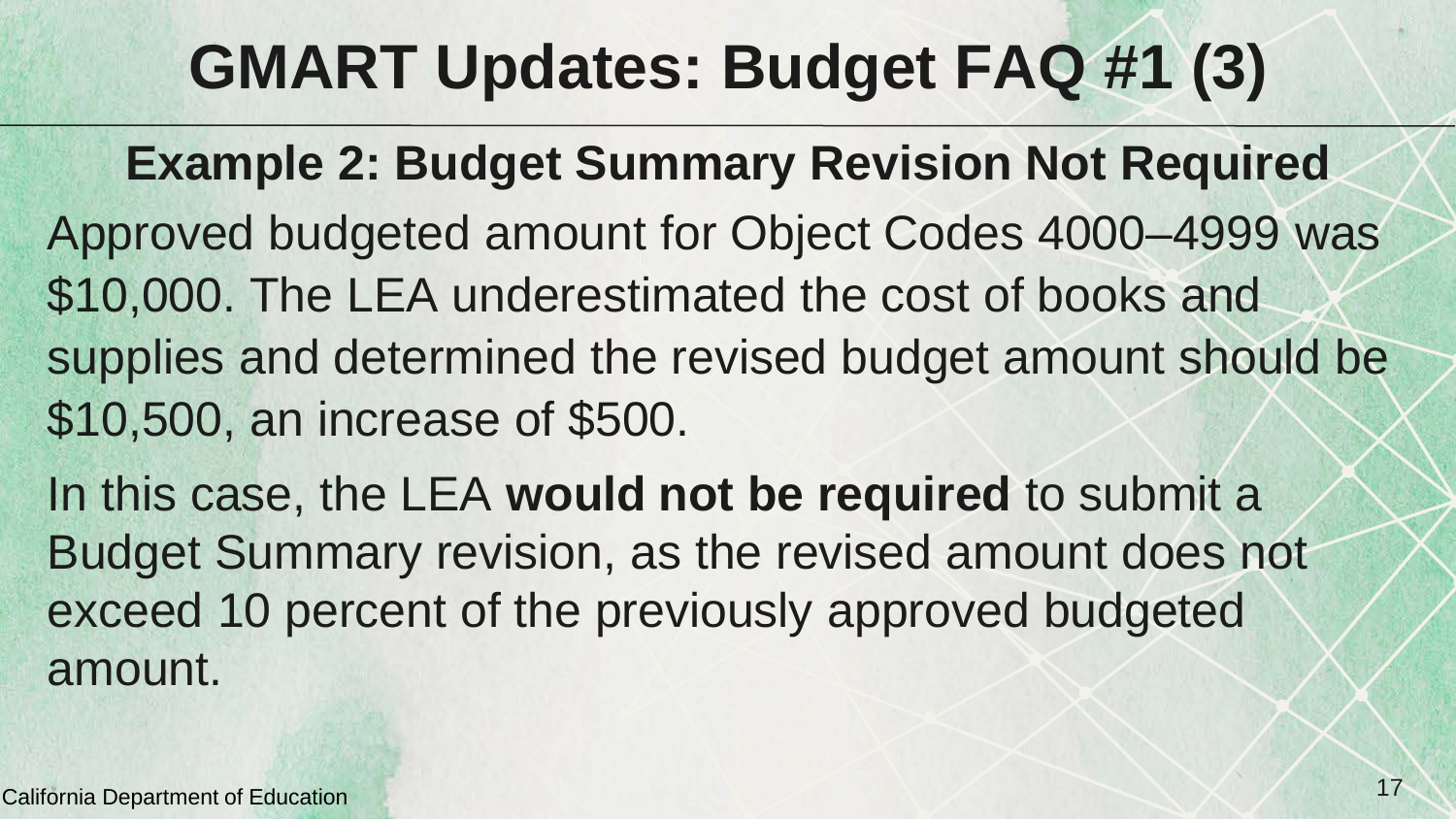#### **GMART Updates: Budget FAQ #2**

**Question**: Is a Budget Summary revision required if an LEA makes a change to its Funding Plan?

**Answer**: Not necessarily. The Funding Plan captures how the LEA intends to distribute its allocation between the district and/or school, whereas the Budget Summary captures how the LEA intends to expend its allocation across object codes. If the Funding Plan alters how the LEA plans to expend its

allocation, then a Budget Summary revision *may* be needed.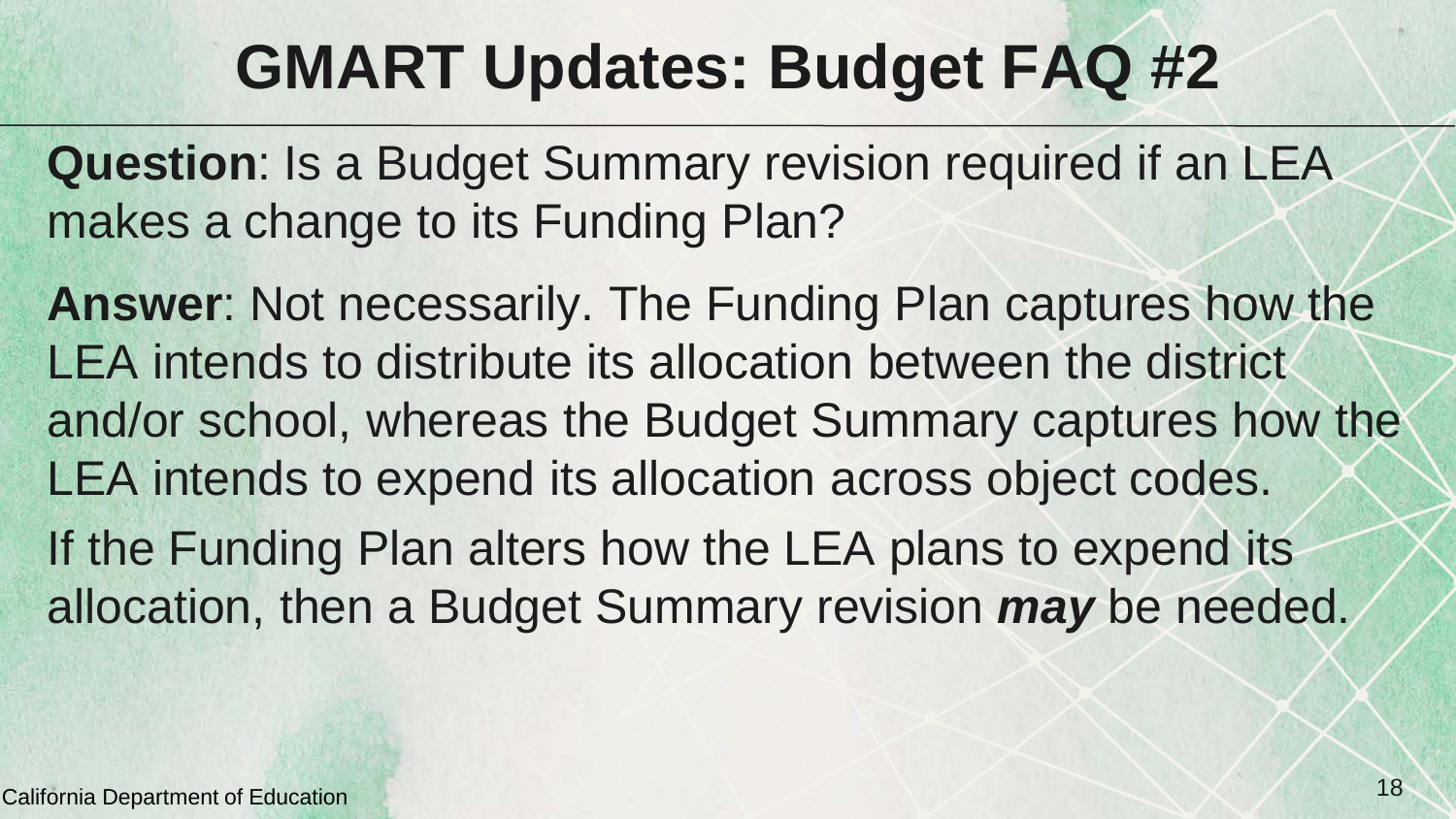#### **GMART Updates: Budget FAQ #3**

**Question**: Must a Budget Summary revision be approved by the CDE before the LEA can submit a Grant Management Report?

**Answer**: An LEA must have an approved Budget Summary **prior** to making expenditures that are beyond budgeted amounts. If submitted expenditures exceed budgeted amounts, the GMART will display an error message indicating such and the LEA must resolve the error in order to move forward.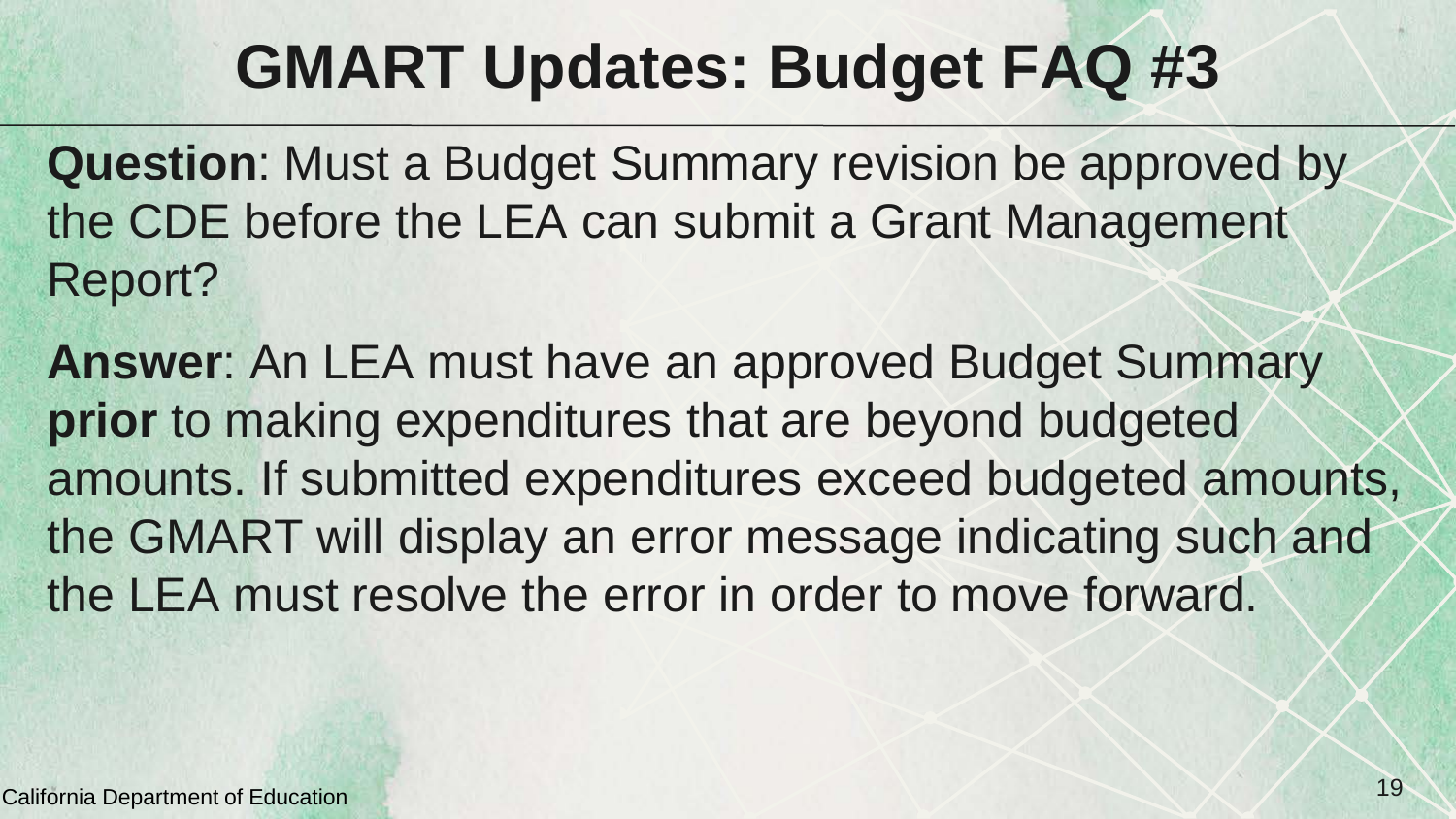#### **GMART Updates: Budget FAQ #4**

**Question**: If an LEA requests to revise its Budget Summary, must it also revise its Budget Summary Narrative?

**Answer**: Depending on the changes to the LEA Budget Summary, an LEA may also need to revise its Budget Summary Narrative.

For example, moving a significant amount of funding from one object code series to another object code series, would require the Budget Summary Narrative to be revised in at least the two object code series in which the change occurred.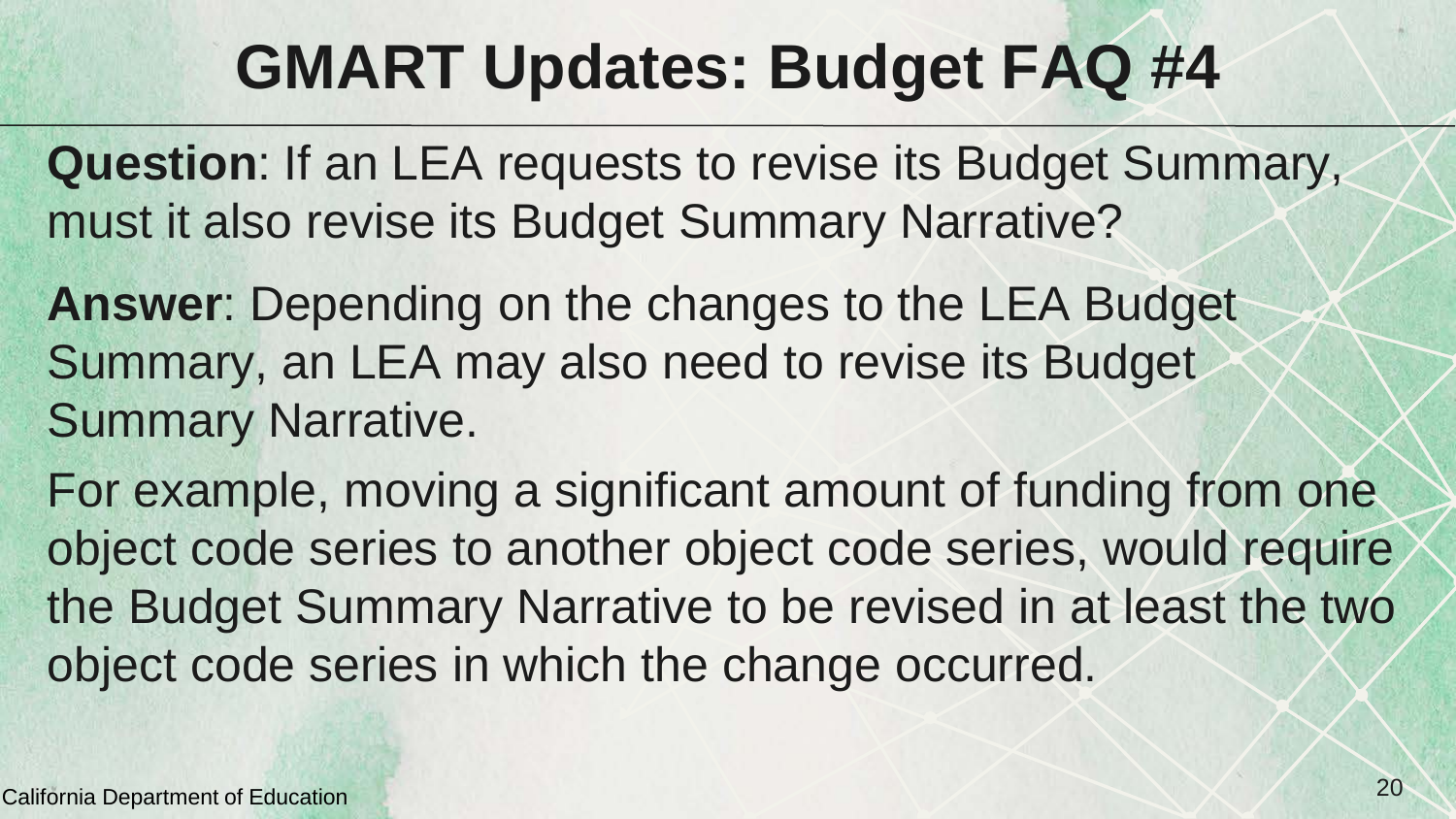#### **FY 2019 GMART Update: Indirect Cost (1)**

 $\diamond$  **Indirect Cost Rate (ICR) maximums are not coded** into the Budget Summary Table. <https://www.cde.ca.gov/fg/ac/ic/>

 $\diamond$  **ICR maximums are coded into the Expenditure** Table. LEAs may only claim indirect costs based on **actual expenditures** (minus excluded costs from Object Codes 5100).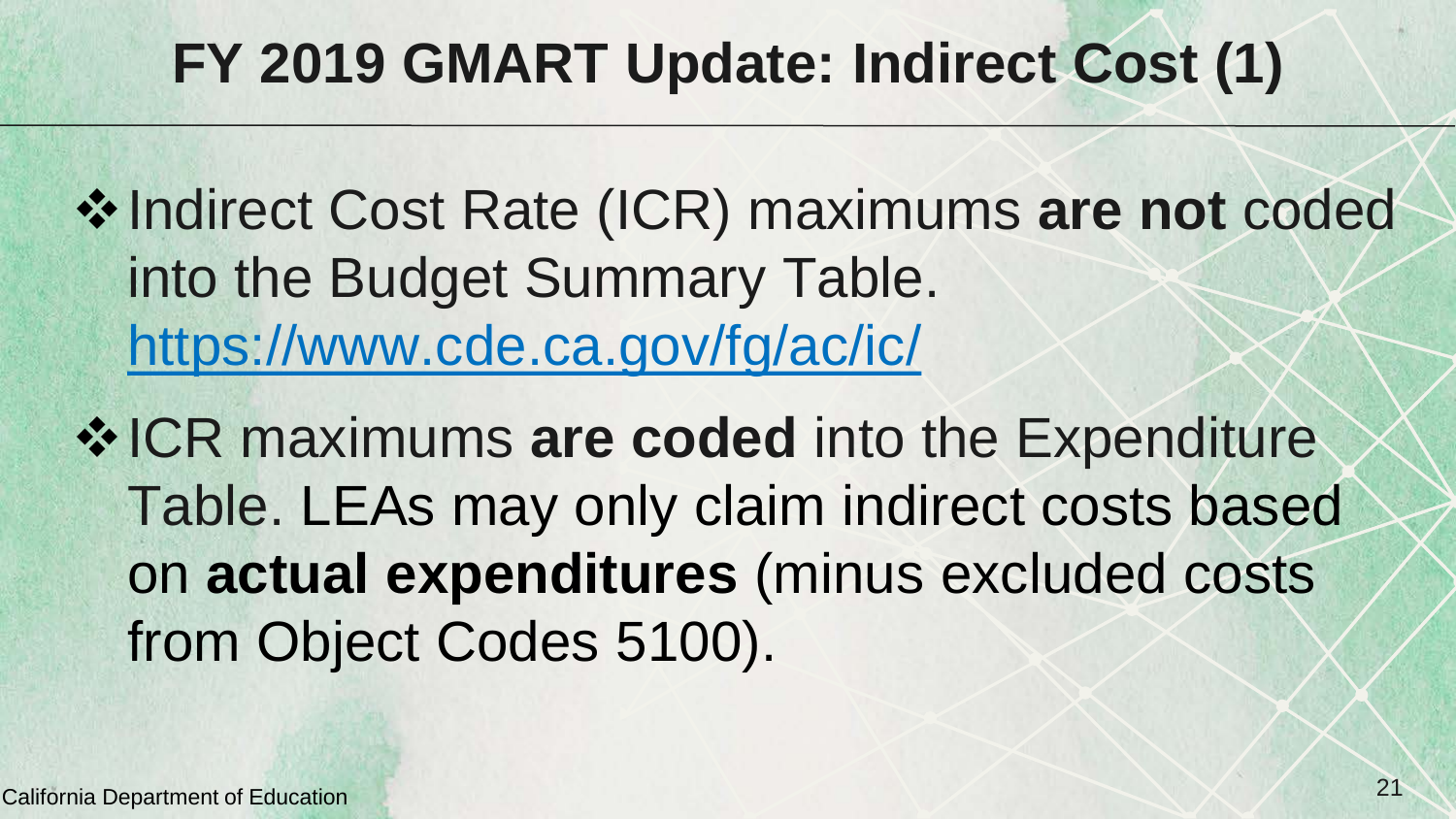#### **FY 2019 GMART Update: Indirect Cost (2)**

- ❖ Indirect costs are part of the LEA's Final Allocation amount.
- $\div$  **The amount of indirect costs that an LEA can** claim are determined by the ICR of a given fiscal year in which the expenditure occurred. <https://www.cde.ca.gov/fg/ac/ic/>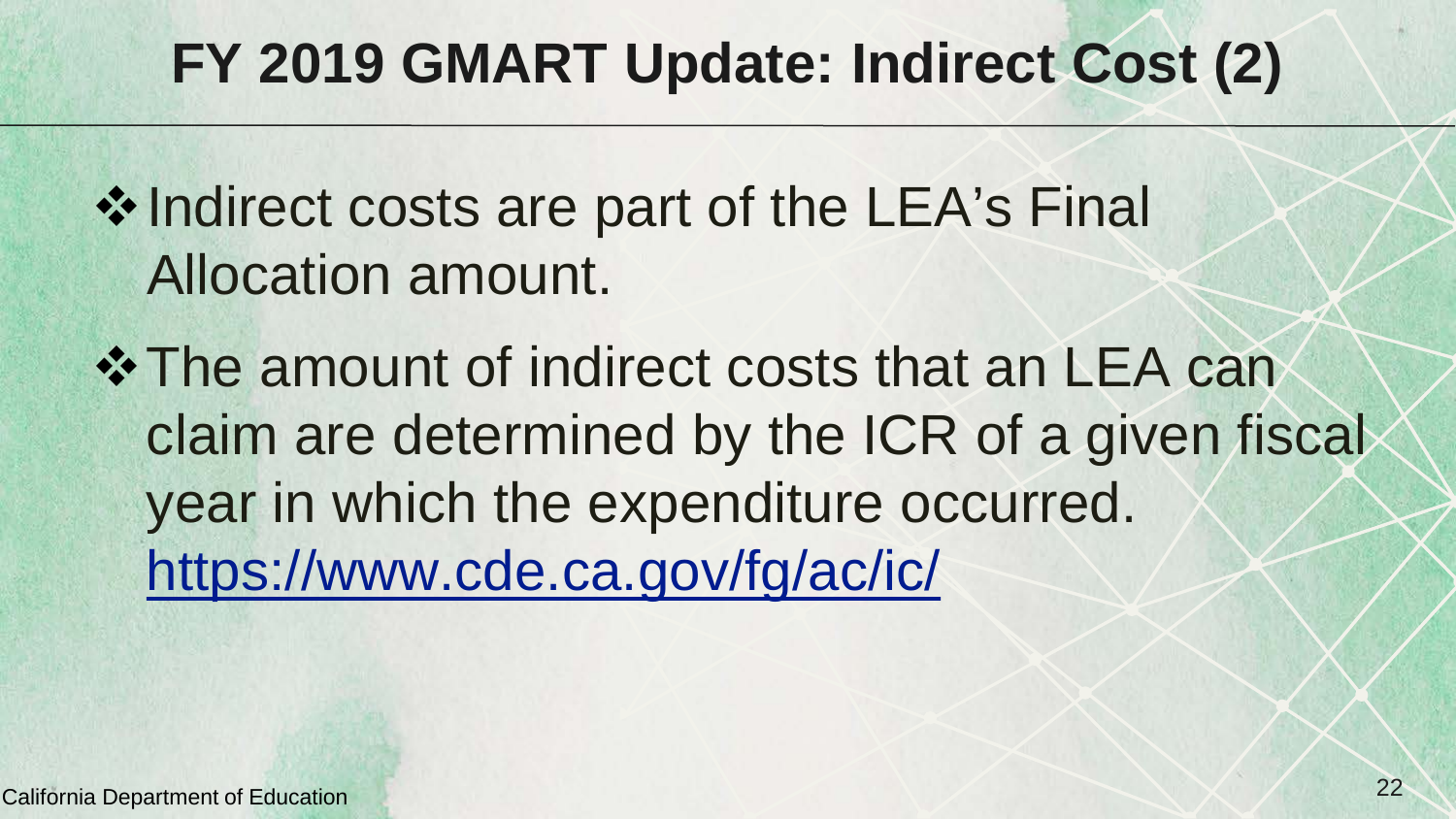#### **FY 2019 GMART Update: Indirect Cost Resources**

*California School Accounting Manual***, Procedure 915** <https://www.cde.ca.gov/fg/ac/sa/>

**ICR** <https://www.cde.ca.gov/fg/ac/ic/>

**Frequently Asked Questions** <https://www.cde.ca.gov/fg/ac/ic/icrfaq.asp>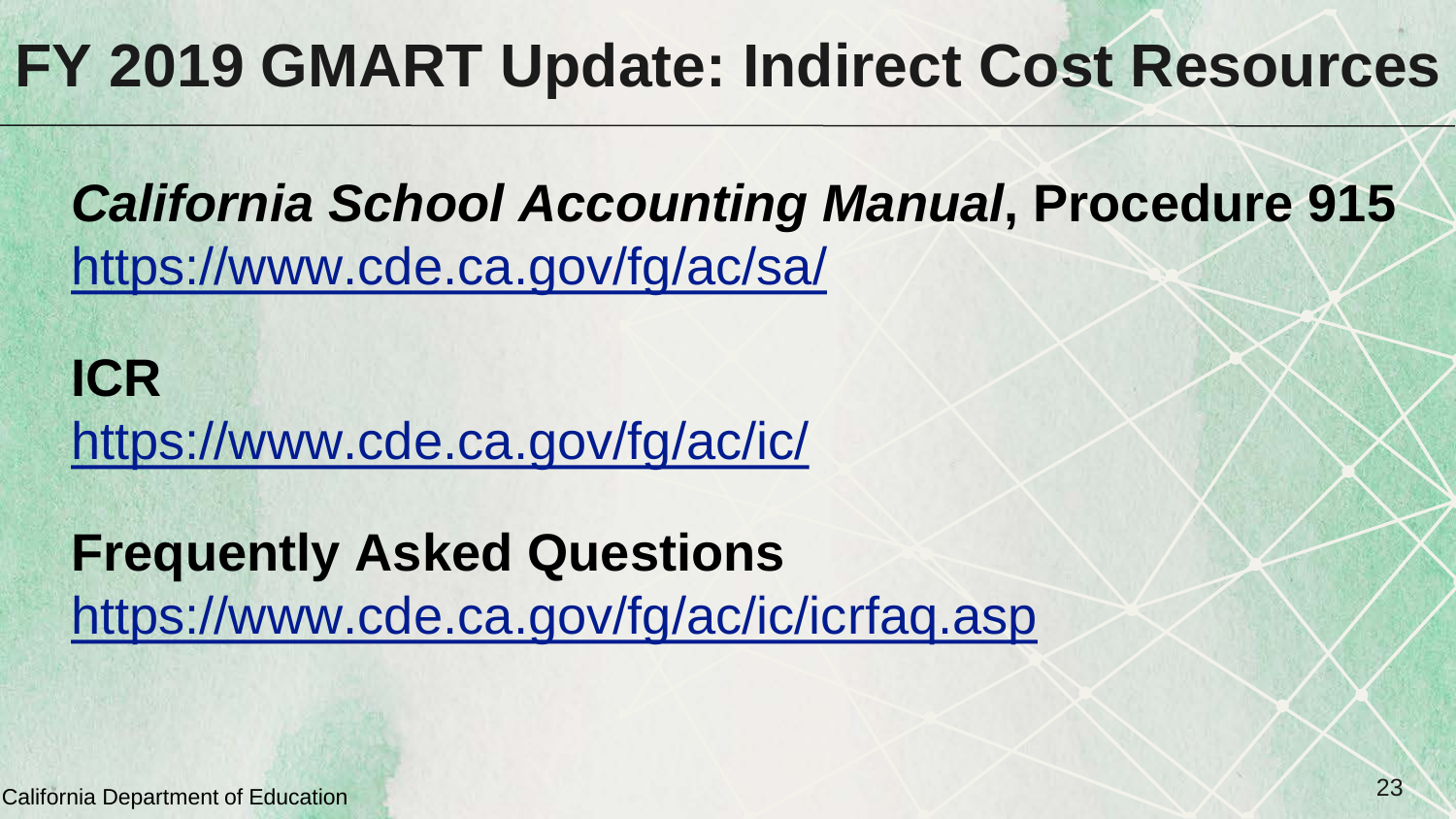## **Are FY 2019 CSI funds still available to LEAs?**

- ❖ Provided an LEA has not already closed out its FY 2019 CSI LEA subgrant, FY 2019 CSI funds are still available for LEAs under the waiver of Section 421(b) of the GEPA until **September 30, 2022**.
- Any LEA with an approved 2019–20 ESSA CSI LEA Application for Funding, that has not already closed out its subgrant, will continue to receive distributions of its FY 2019 allocation through **September 30, 2022**, or until it reports final FY 2019 expenditures.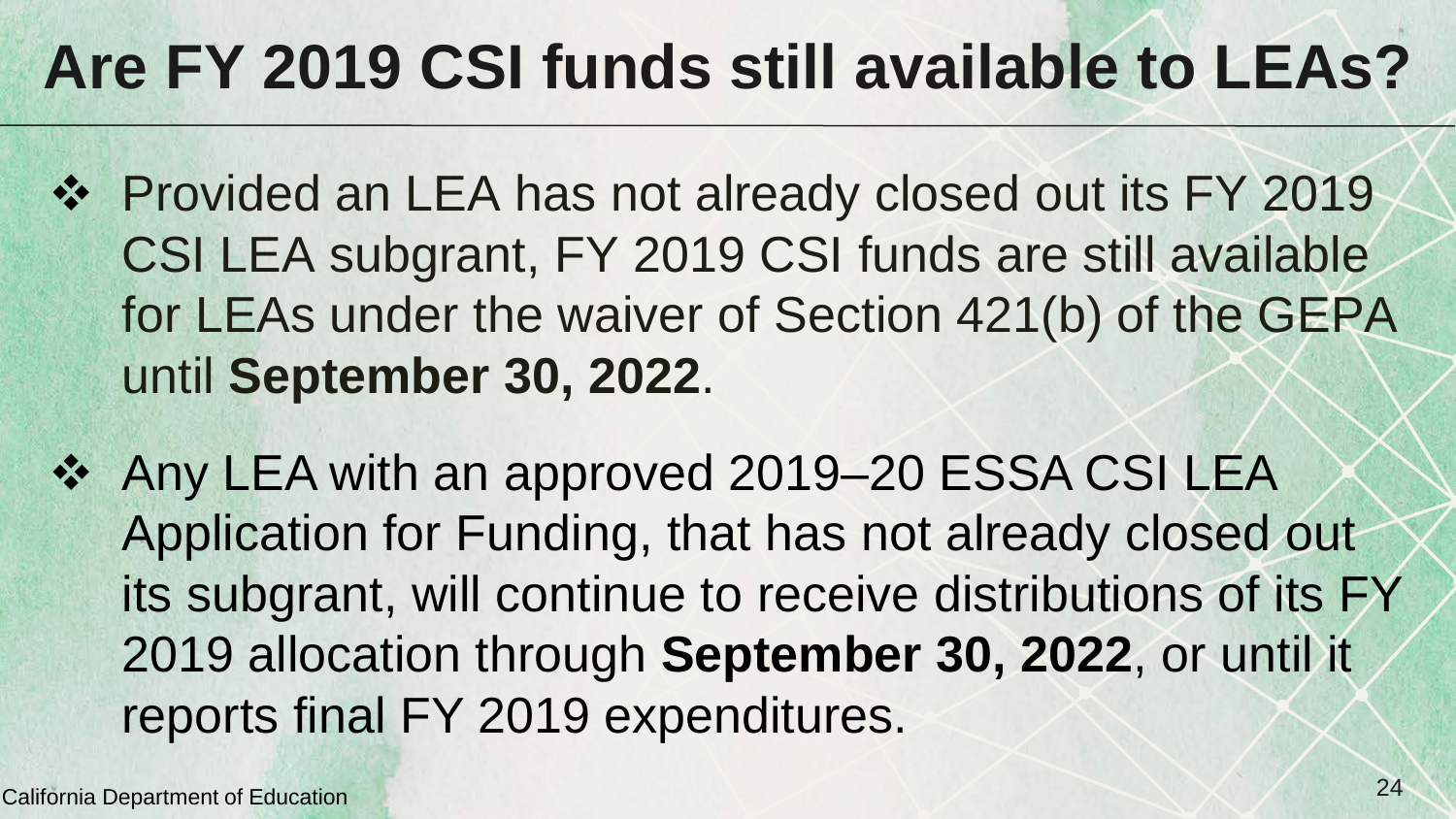## **Is CSI waived for the 2021–22 school year?**

- ❖ No, CSI is not waived for the 2021–22 school year. LEAs are expected to continue with their implementation efforts as outlined in their CSI Plan/s/.
- ❖ Since the waiver of Section 421(b) of the GEPA is a **timeline waiver**, LEAs will have an additional 12 months to expend their FY 2019 CSI funds and continue with implementation of its CSI Plan/s/ until its CSI-eligible school/s/ are no longer eligible for CSI.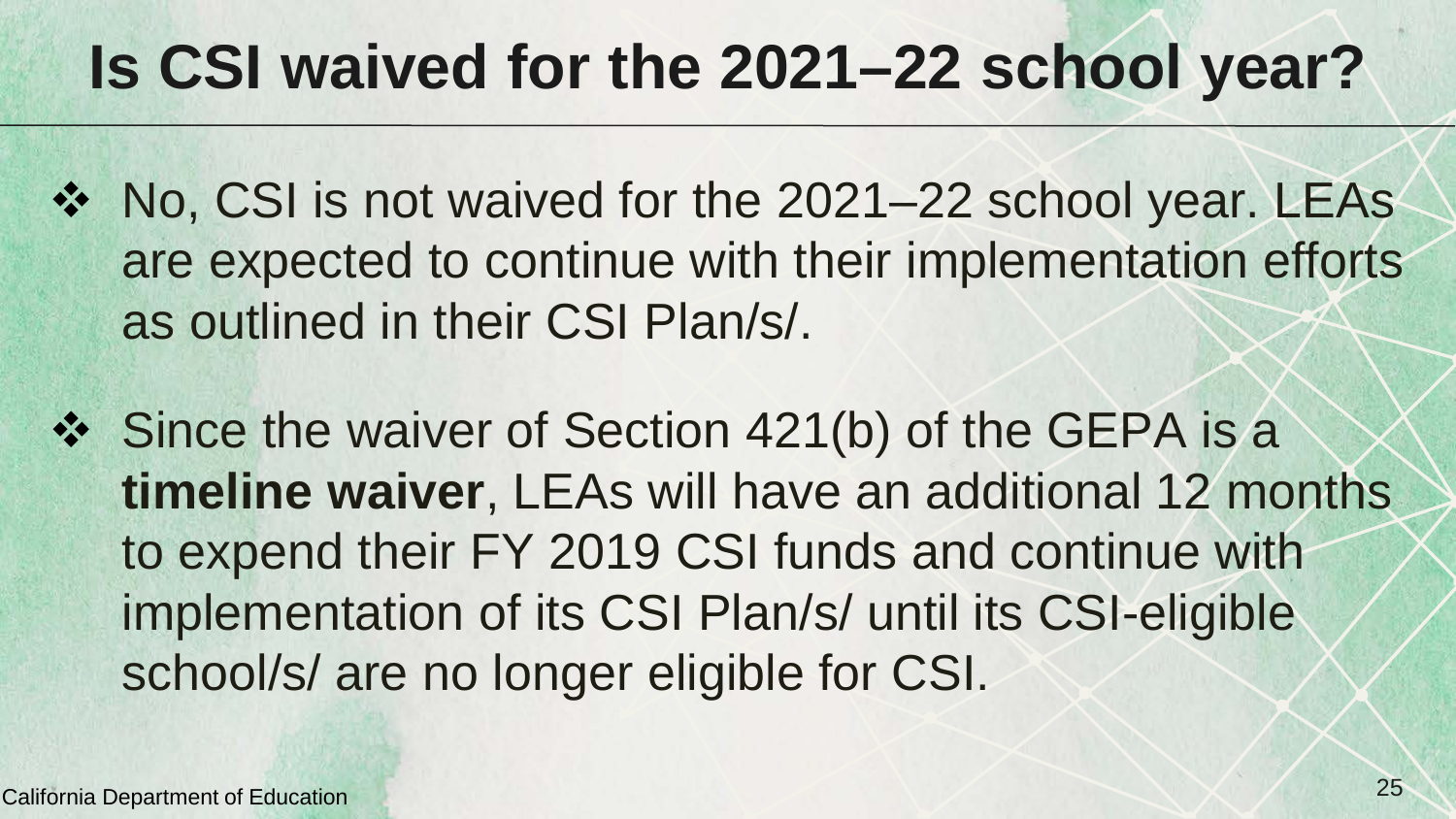#### **Is reporting required through September 30, 2022?**

#### **Grant Management Reporting**

Yes. If an LEA has a cash balance of its FY 2019 CSI funds and has not closed out its subgrant, then it is **required to submit** Grant Management Reports in the GMART up until it has expended all of its FY 2019 CSI funds and has been approved for subgrant closeout.

#### **Federal Reporting**

Additional federal reporting is also required. See slide 37 for information on the revised reporting timeline.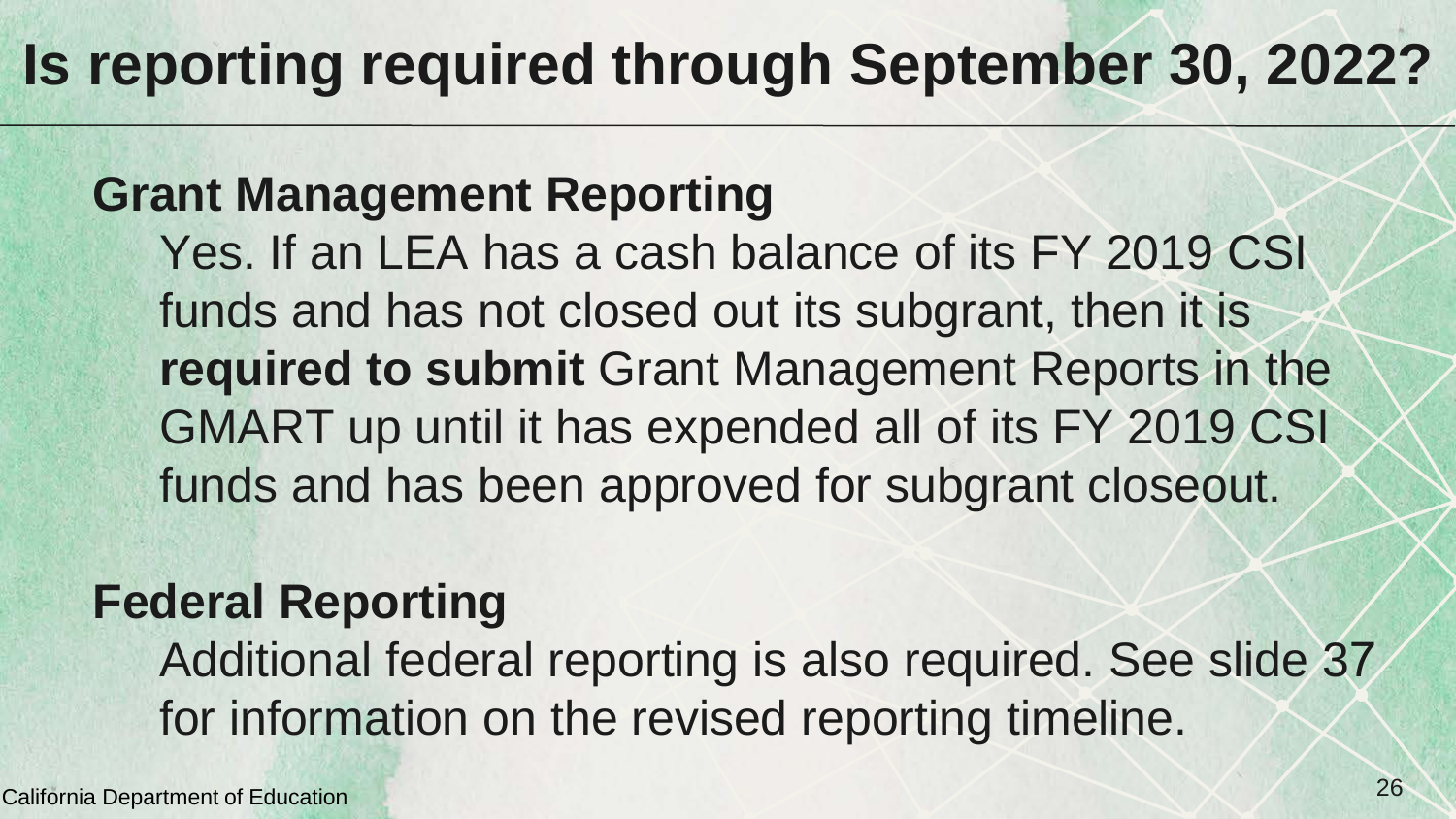#### **Can an LEA skip a FY 2019 reporting date? (1)**

#### **Grant Management Reporting**

- ❖ An LEA cannot skip a reporting due date if it has not expended all of its FY 2019 CSI funds and are required to adhere to the FY 2019 CSI subgrant reporting requirements.
- ◆ An LEA must report \$0 in the GMART if it does not have expenditures for a particular reporting period.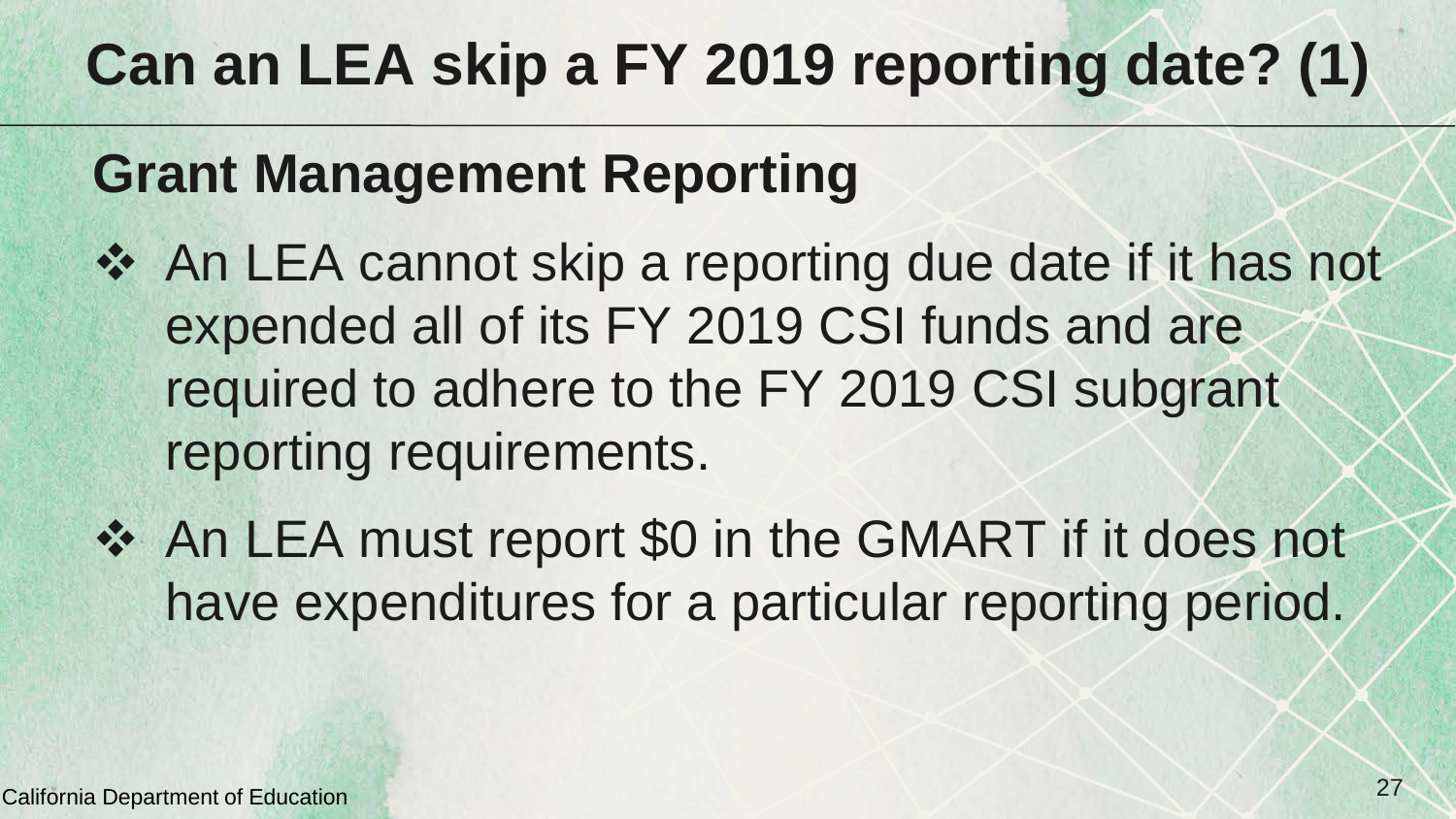#### **Can an LEA skip a FY 2019 reporting date? (2)**

#### **Grant Management Reporting cont'd**

❖ Once an LEA has closed out its FY 2019 CSI subgrant, it is no longer required to submit subsequent Grant Management Reports in the GMART.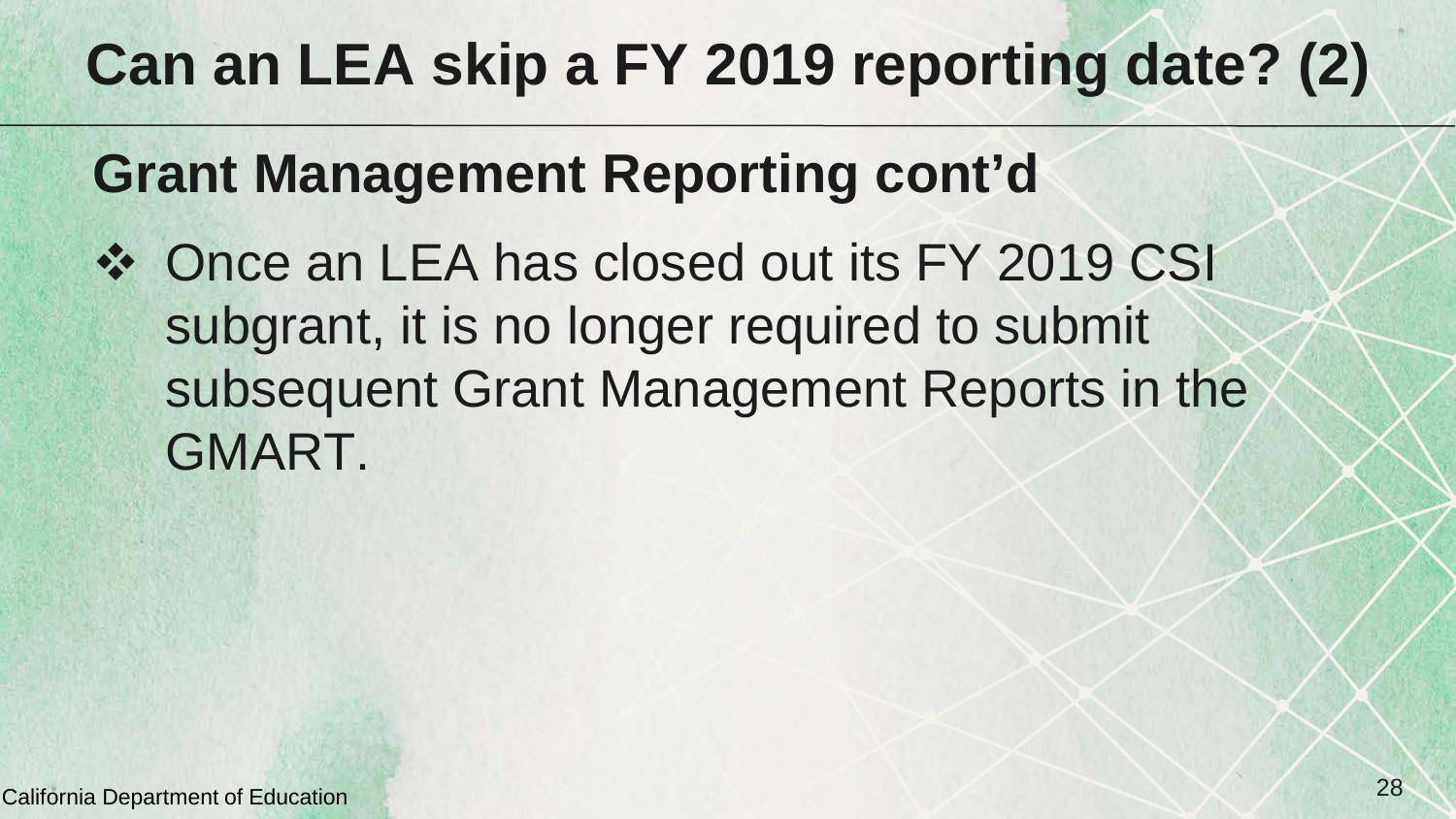#### **When can an LEA closeout its FY 2019 subgrant?**

- ❖ An LEA must closeout its FY 2019 subgrant once it has expended all of its FY 2019 CSI funds, but no later than September 30, 2022.
- ❖ Or an LEA may request closeout at any time it deems necessary, and does not have to wait until September 30, 2022.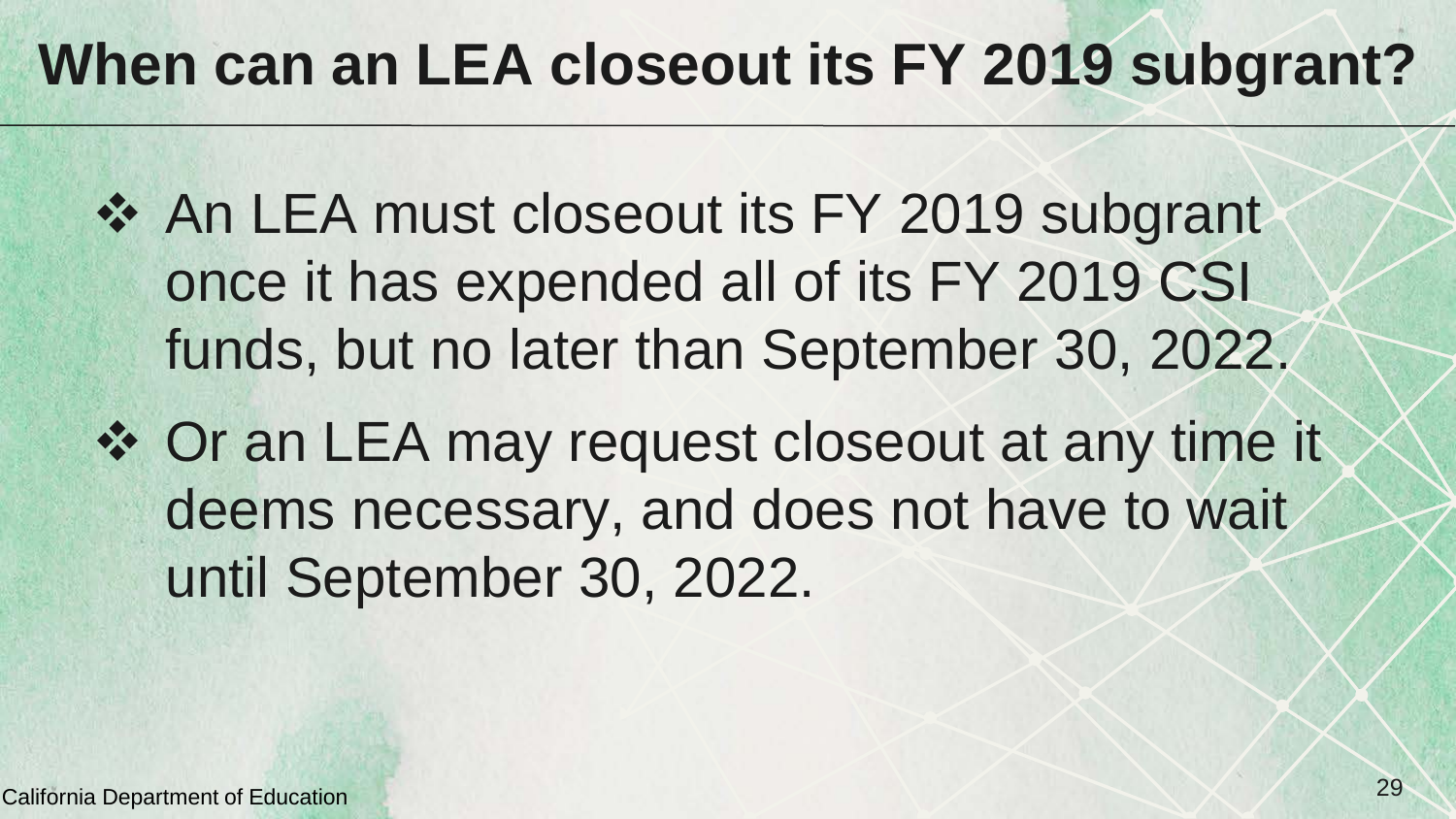#### **Must an LEA update its CSI Plan? (1)**

- ❖ Regardless of whether or not an LEA has closed out its FY 2019 CSI subgrant, the LEA is required to update its CSI Plan/s/ and provide ongoing support to its CSI-eligible school/s/ until the school/s/ are no longer eligible for CSI.
- The waiver only extends the timeline for LEAs to expend their FY 2019 CSI funds until September 30, 2022, but it does not waive CSI program implementation requirements for LEAs.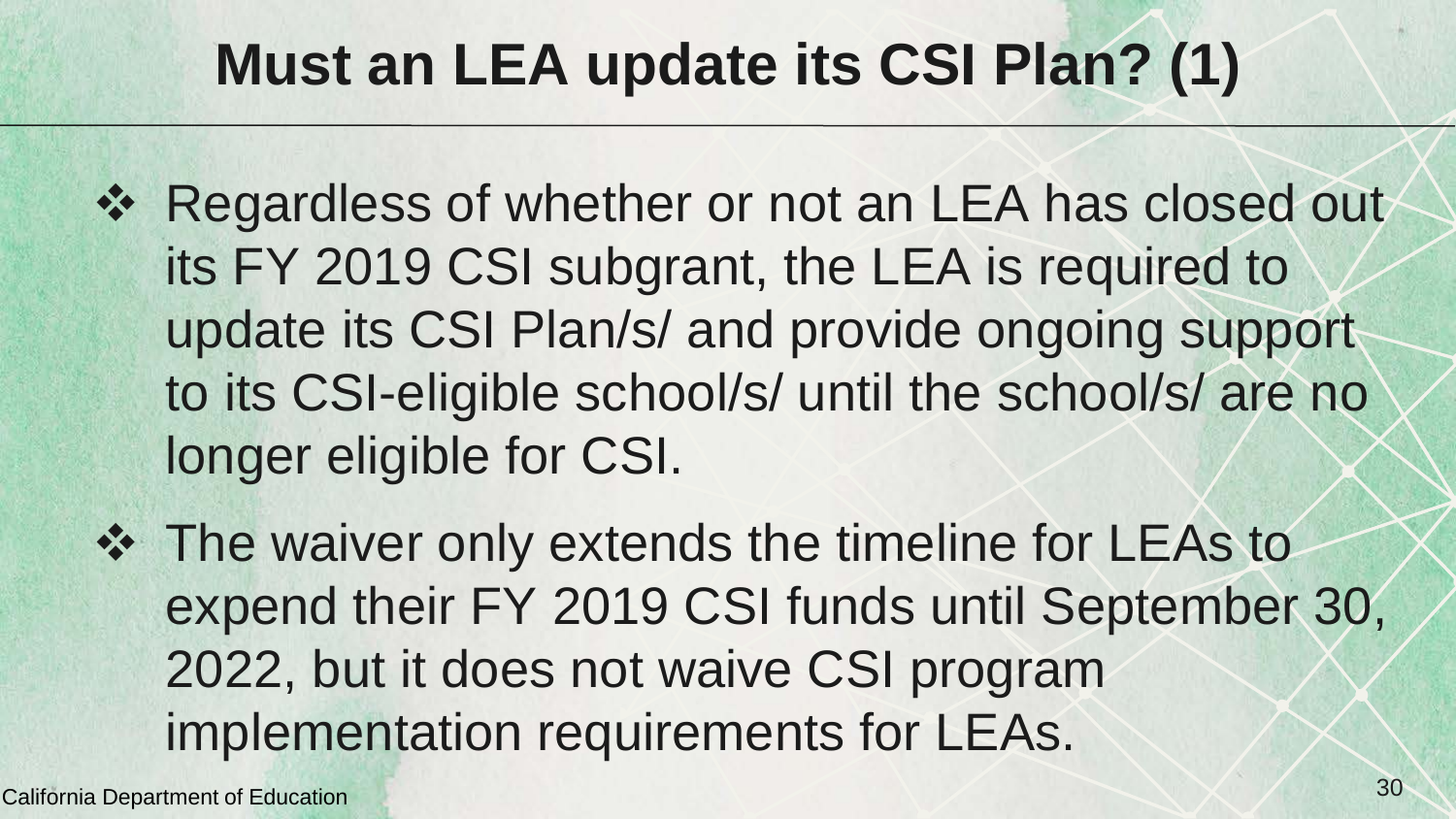#### **Must an LEA update its CSI Plan? (2)**

❖ Separate from the template that an LEA uses to develop its CSI Plan, CDE guidance has been for CSI Plan development and approval to be conducted prior to the start of the school year so that implementation of the CSI Plan can begin by the first day of the school.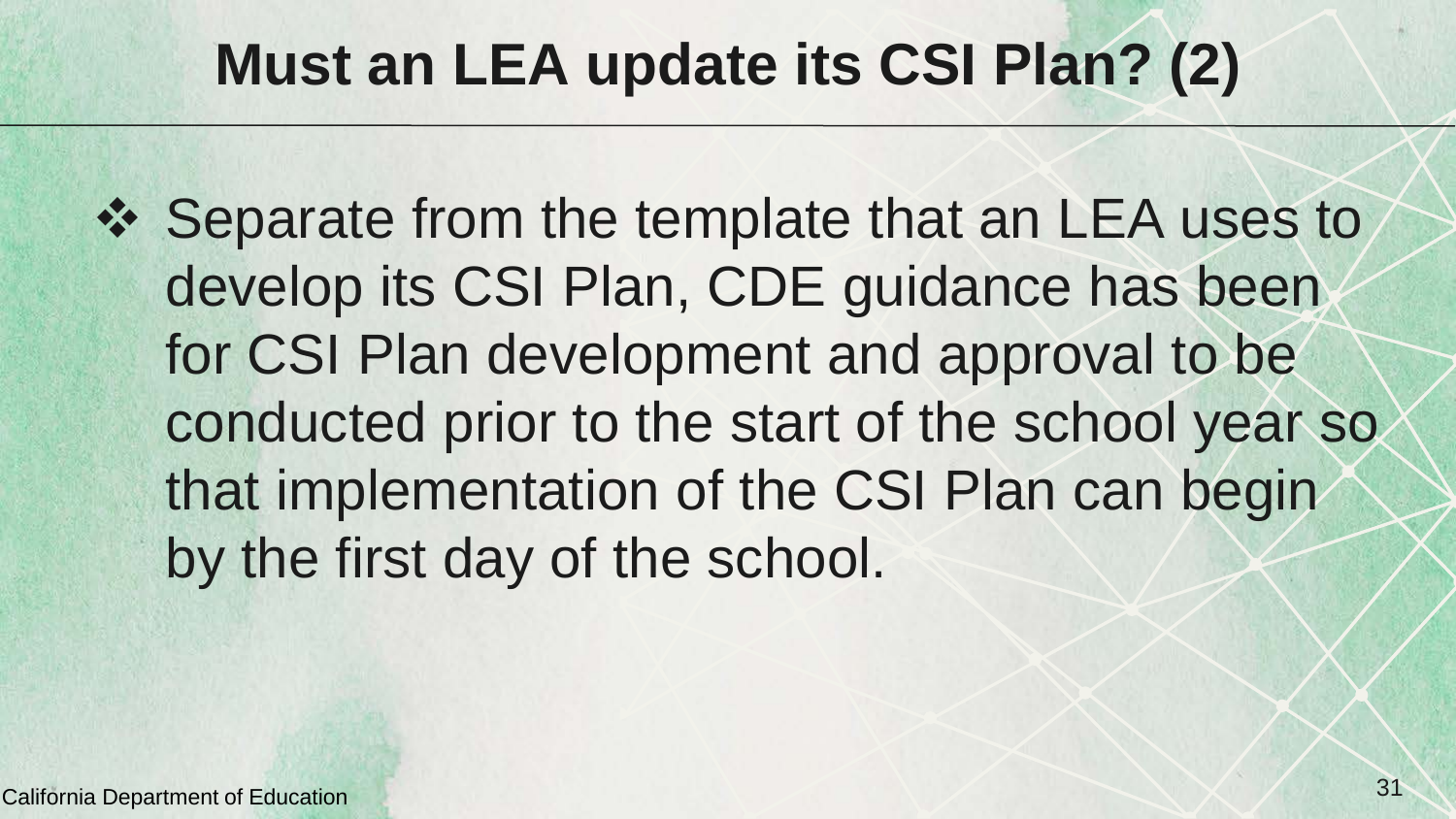#### **CSI LEA Funding and CSI Plan Implementation**

Unless an LEA has closed out its FY 2019 and/or FY 2020 CSI subgrant/s/, FY 2019 and FY 2020 CSI funds must be used to support CSI Plan development and implementation in the 2021–22 school year.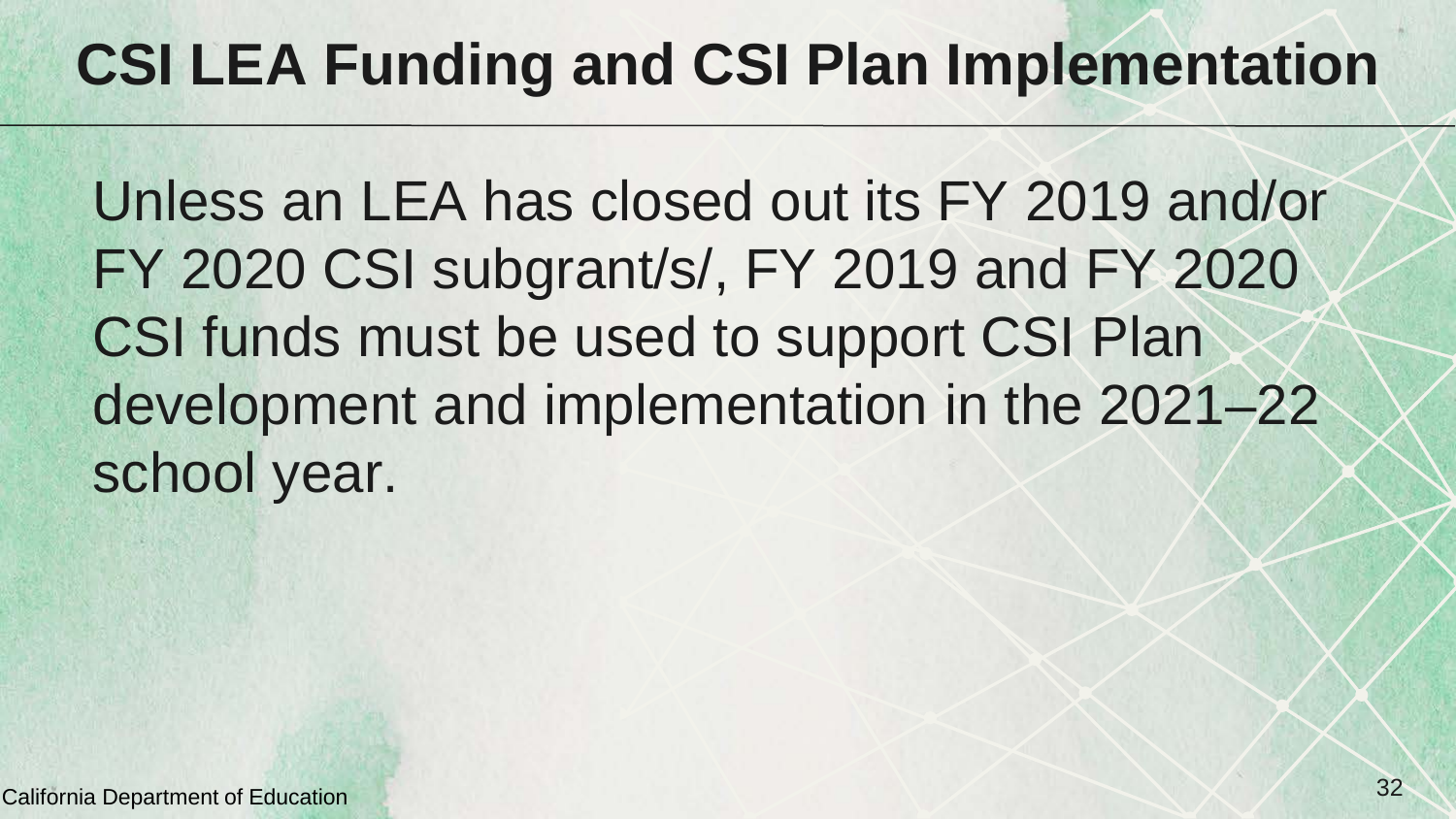#### **Are there any changes to the use of FY 2019 funds?**

No. The waiver of Section 421(b) of the GEPA only extends the period of availability of FY 2019 CSI funds until September 30, 2022, and does not change the flexibilities or requirements that LEAs have with expending their FY 2019 CSI funds.

More information about the Authorized Use of Funds for CSI LEA subgrants is located at [https://www.cde.ca.gov/sp/sw/t1/csileaauthusefunds.asp.](https://www.cde.ca.gov/sp/sw/t1/csileaauthusefunds.asp)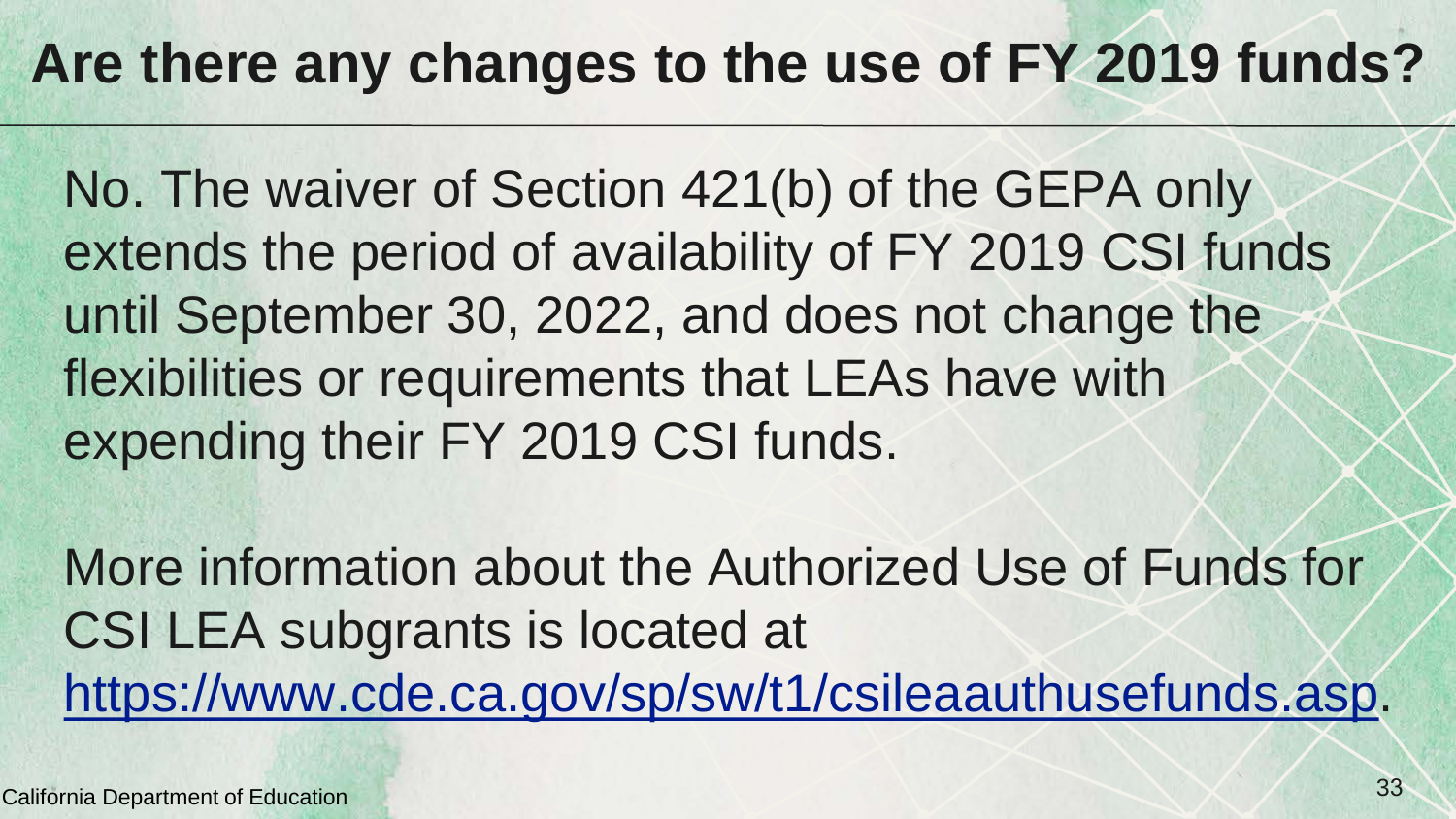## **What about FY 2018 and FY 2020 CSI funds?**

- $\div$  **The waiver of Section 421(b) of the GEPA only** applies to **FY 2019 CSI funds**.
- For LEAs that also receive FY 2018 and/or FY 2020 CSI funds, those subgrants will **maintain** their current subgrant end dates.
	- FY 2018 CSI funds **Ends September 30, 2021**
	- FY 2020 CSI funds **Ends September 30, 2022**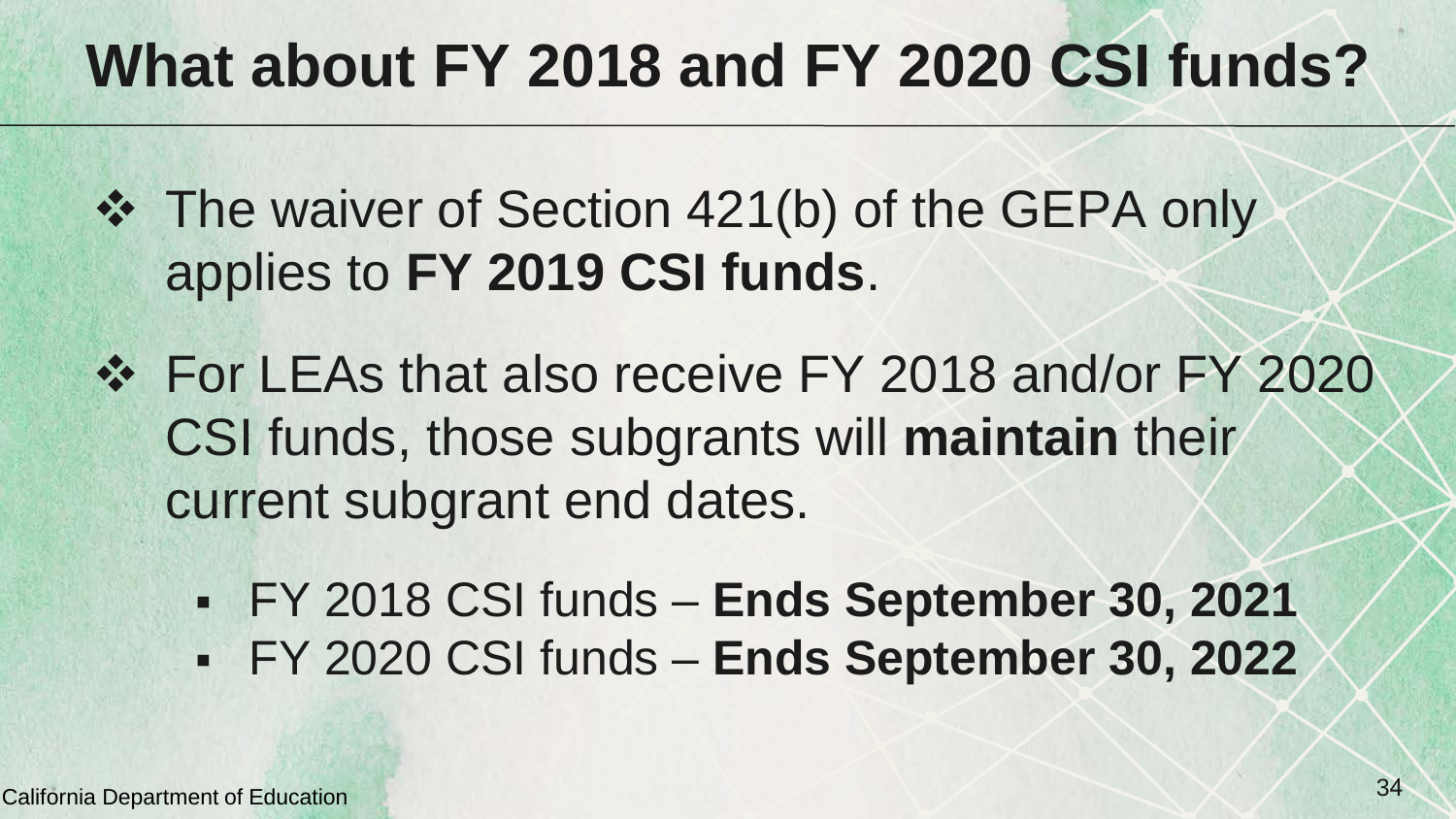## **Recap: CSI LEA Subgrant Reporting End Dates**

- FY 2018 CSI funds **Ends September 30, 2021**
- FY 2019 CSI funds **Ends September 30, 2022** (*revised*)
- FY 2020 CSI funds **Ends September 30, 2022**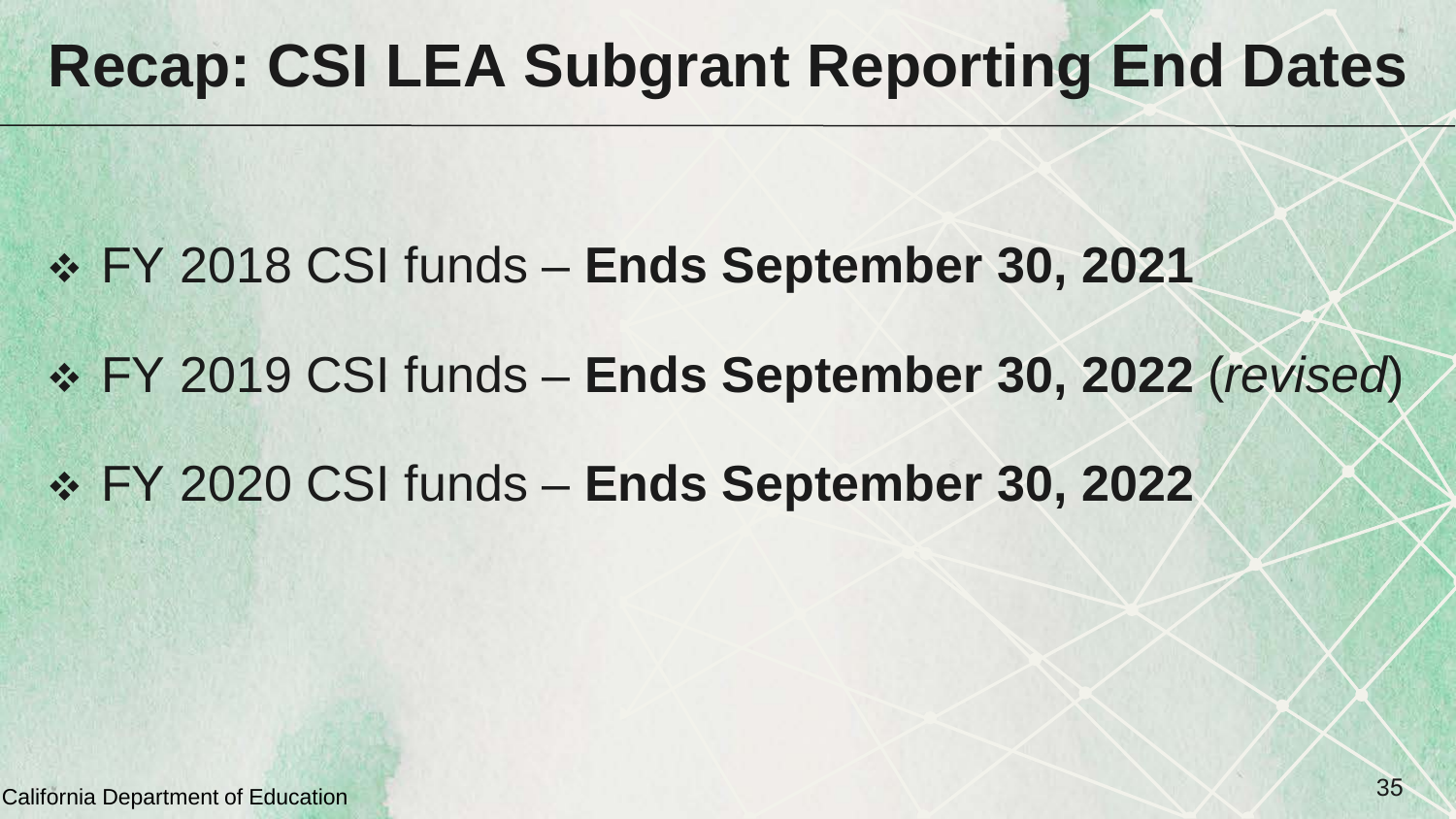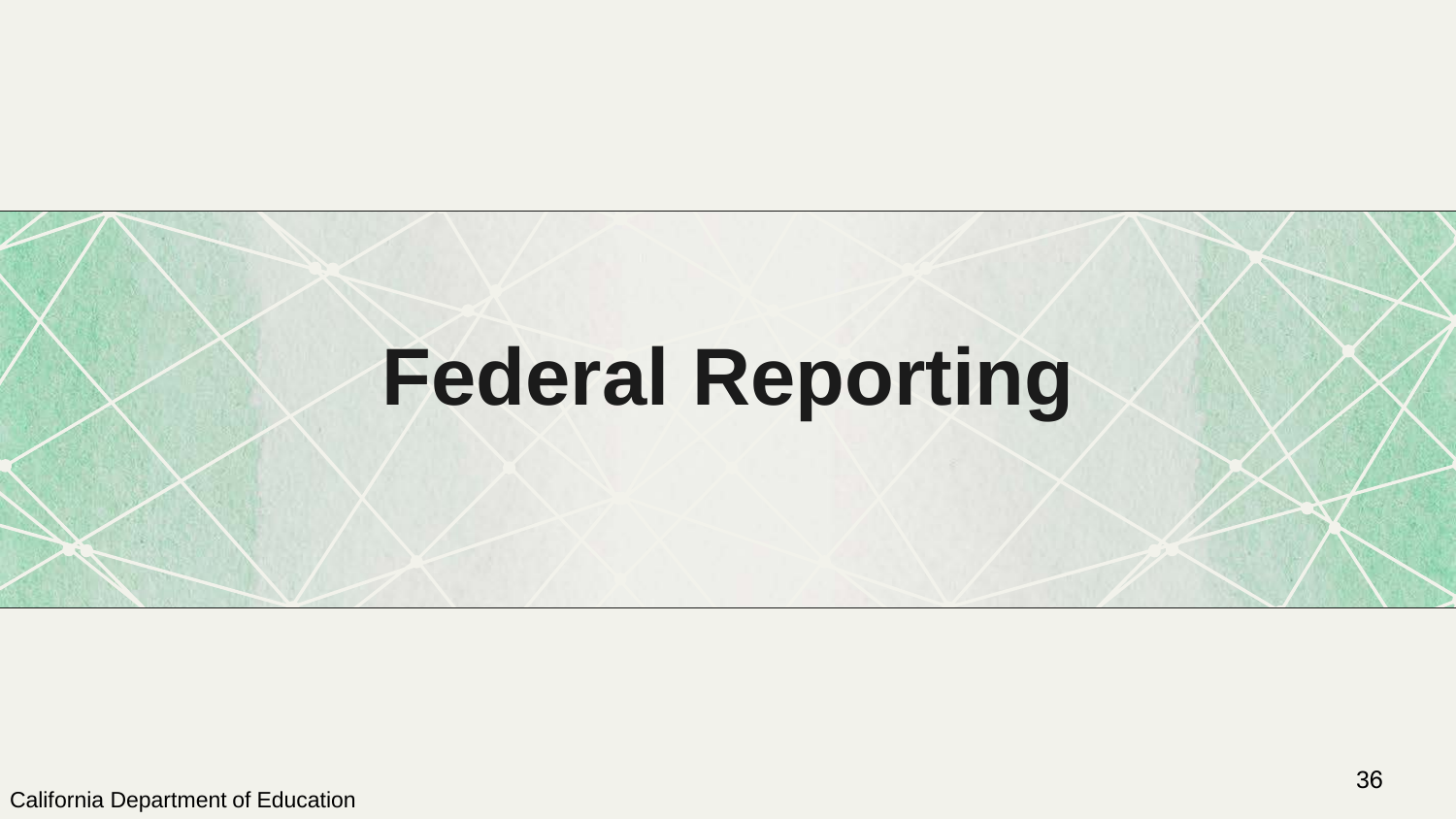#### **Revised FY 2019 Federal Reporting Timeline**

| <b>Report</b><br><b>Name</b> | <b>Federal FY Reporting Time Period</b>                      | <b>Reporting Window</b>                                               | <b>Aligned to Grant</b><br><b>Management</b><br><b>Reporting Period</b> |
|------------------------------|--------------------------------------------------------------|-----------------------------------------------------------------------|-------------------------------------------------------------------------|
| Federal                      | SY 2019-20                                                   | <b>Report Open: October 1, 2020</b>                                   |                                                                         |
| Report 1                     | (March 25, 2020, to June 30, 2020)                           | Report Due: October 31, 2020                                          |                                                                         |
| Federal                      | SY 2020-21                                                   | Report Open: October 1, 2021                                          | 4                                                                       |
| Report 2                     | (July 1, 2020, to June 30, 2021)                             | Report Due: October 31, 2021                                          |                                                                         |
| Federal                      | SY 2021-22                                                   | Report Open: October 1, 2022                                          | <b>Final Report</b>                                                     |
| Report 3                     | (July 1, 2021, to June 30, 2022)                             | Report Due: October 31, 2022                                          |                                                                         |
| Federal<br>Report 4          | SY 2022–23 (NEW)<br>(July 1, 2022, to September 30,<br>2022) | <b>Report Open: February 1, 2023</b><br>Report Due: February 28, 2023 | N/A                                                                     |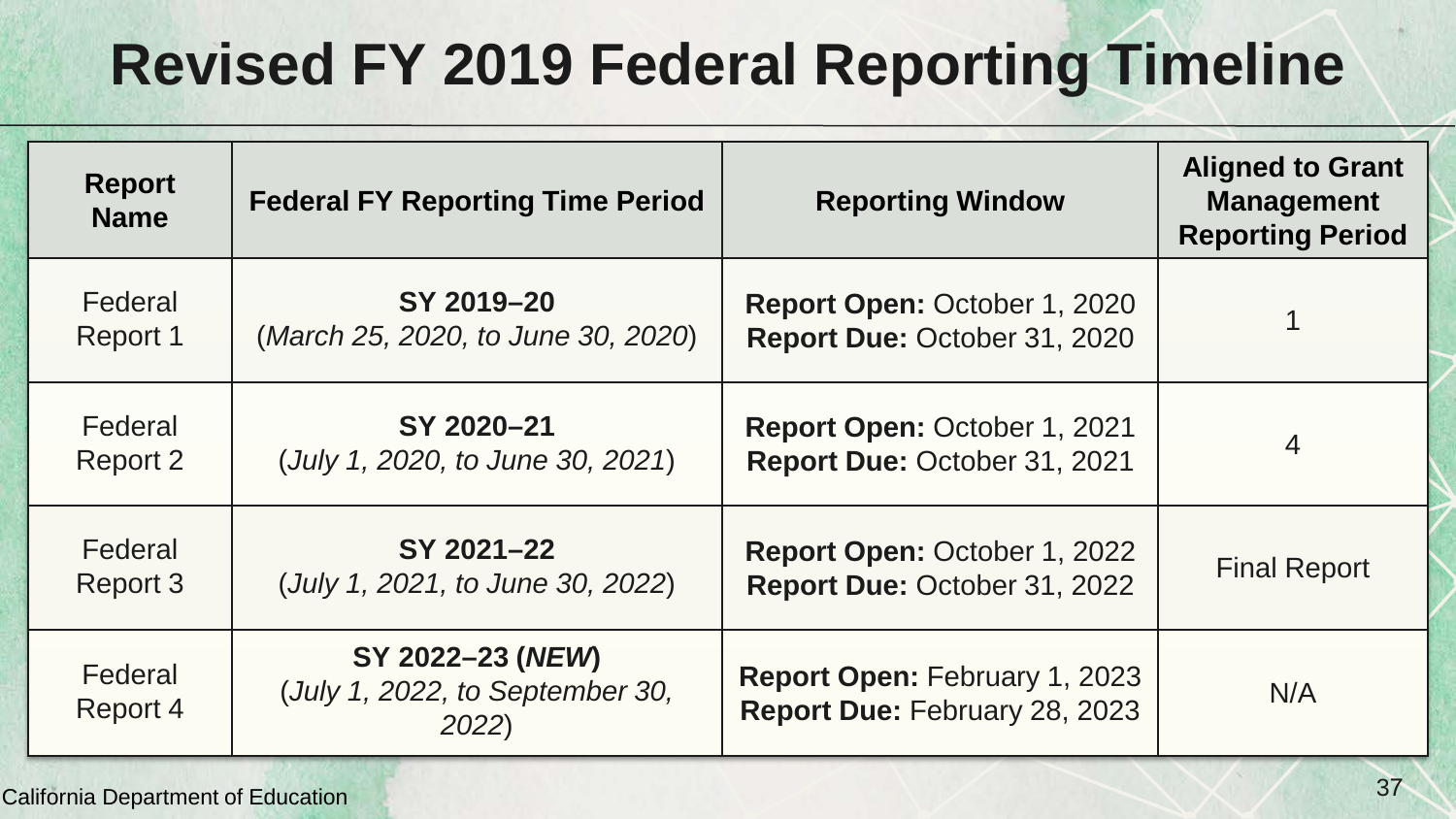#### **Can an LEA skip a federal reporting date?**

#### **Federal Reporting**

- LEAs cannot skip a federal reporting due date. LEAs must submit the required federal reporting data in the GMART regardless of whether or not they have closed out their FY 2019 CSI subgrant.
- ❖ Federal reporting is separate from grant management reporting (fiscal) and are completed under different tabs within the GMART.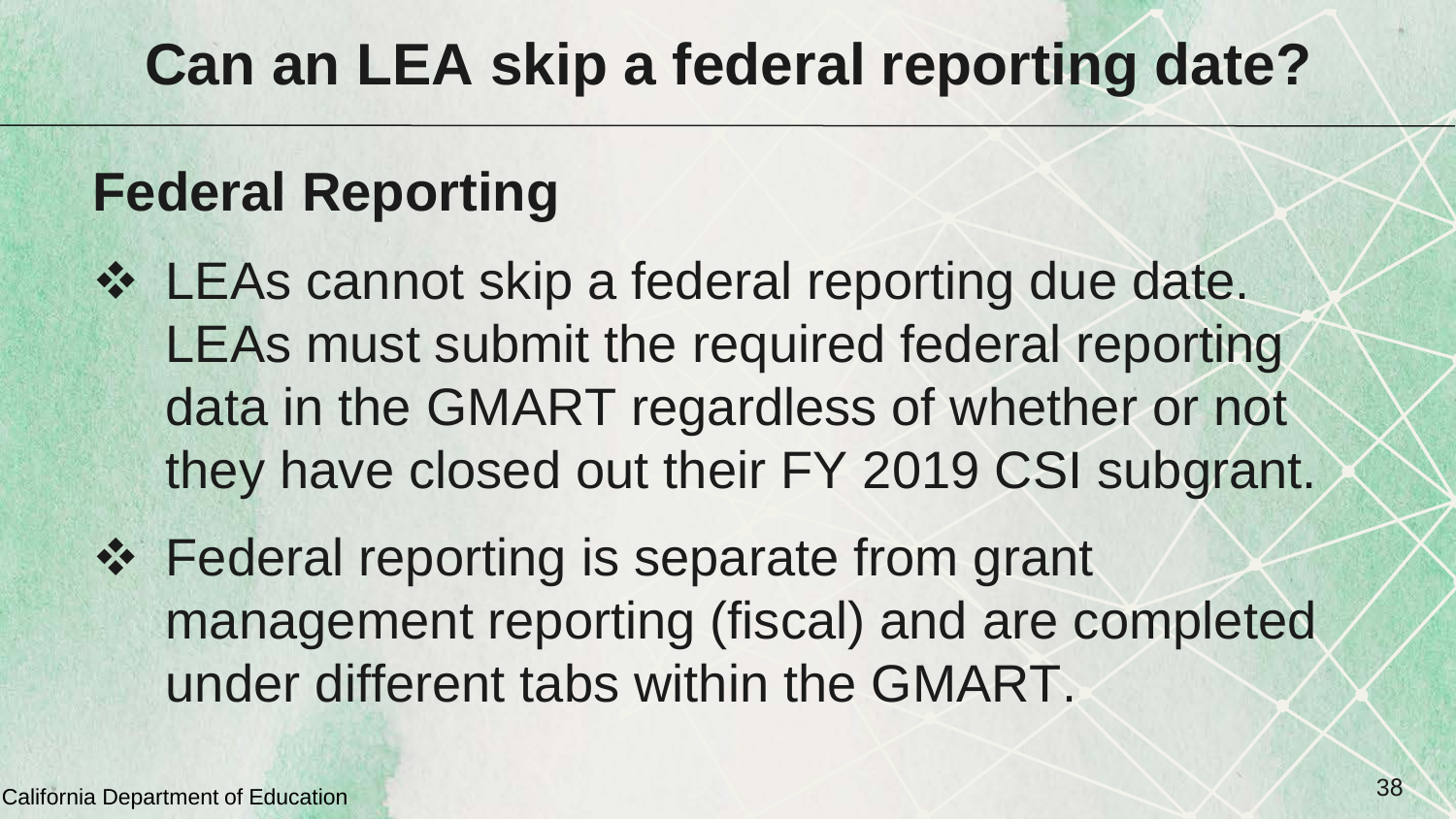#### **Resources (1)**

**CDE ESSA**  <https://www.cde.ca.gov/re/es/>

**CDE CSI web page – Technical Assistance Tab for FAQs** <https://www.cde.ca.gov/sp/sw/t1/csi.asp>

**CDE CSI Webinars** <https://www.cde.ca.gov/sp/sw/t1/csiwebinars.asp>

**CDE LCAP**  <https://www.cde.ca.gov/re/lc/>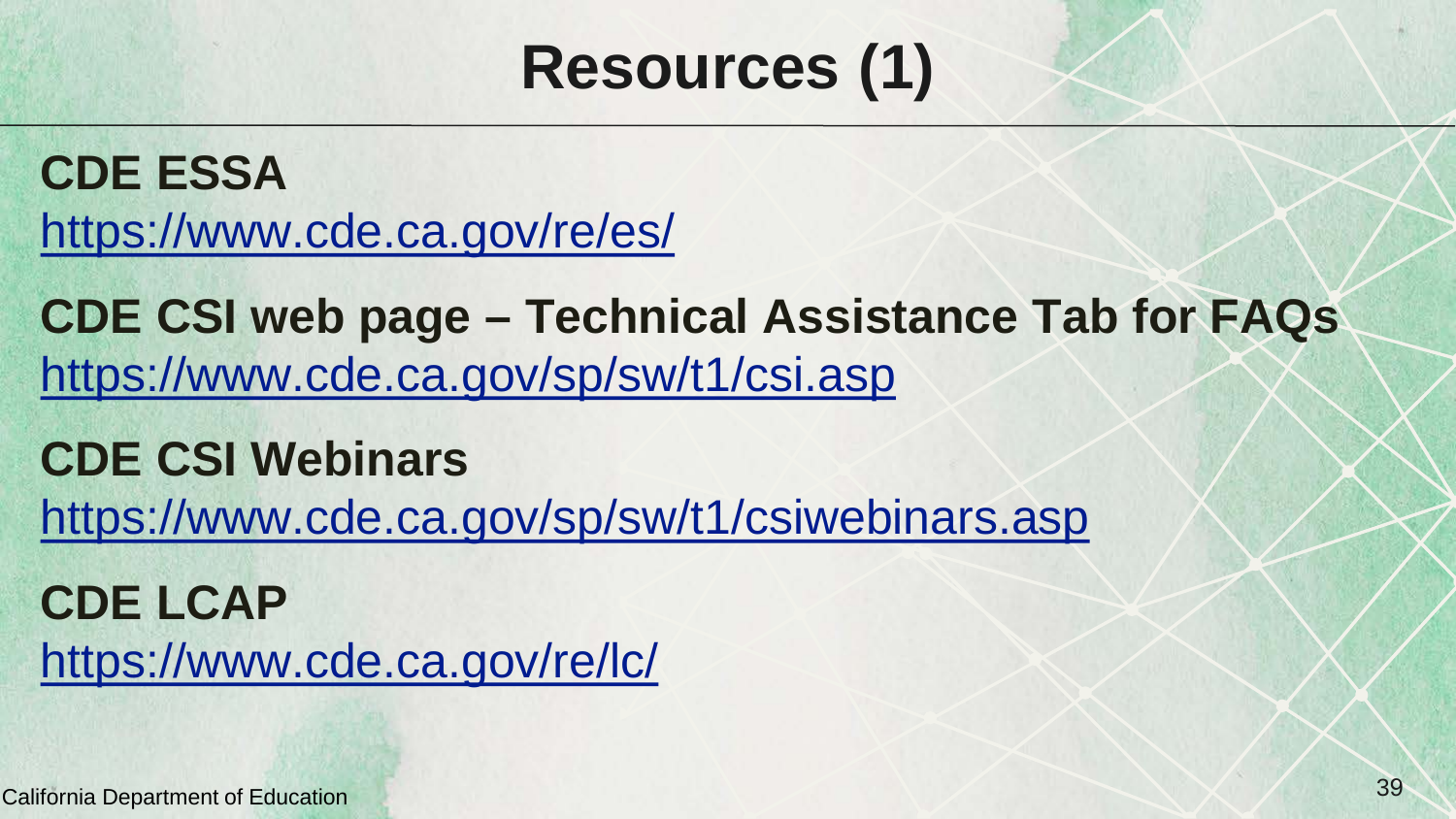## **Resources (2)**

**CDE CSI LEA Grant Reporting Requirements** <https://www.cde.ca.gov/sp/sw/t1/csileagrantrpt.asp#fiscal1920>

**CDE Federal Reporting Timeline for FY 2019 CSI Funds** <https://www.cde.ca.gov/sp/sw/t1/gmartinstructions.asp#fedrep19>

**CDE CSI LEA Authorized Use of Funds**  <https://www.cde.ca.gov/sp/sw/t1/csileaauthusefunds.asp>

**CDE Continuous Improvement**  <https://www.cde.ca.gov/sp/sw/t1/continuousimprovement.asp>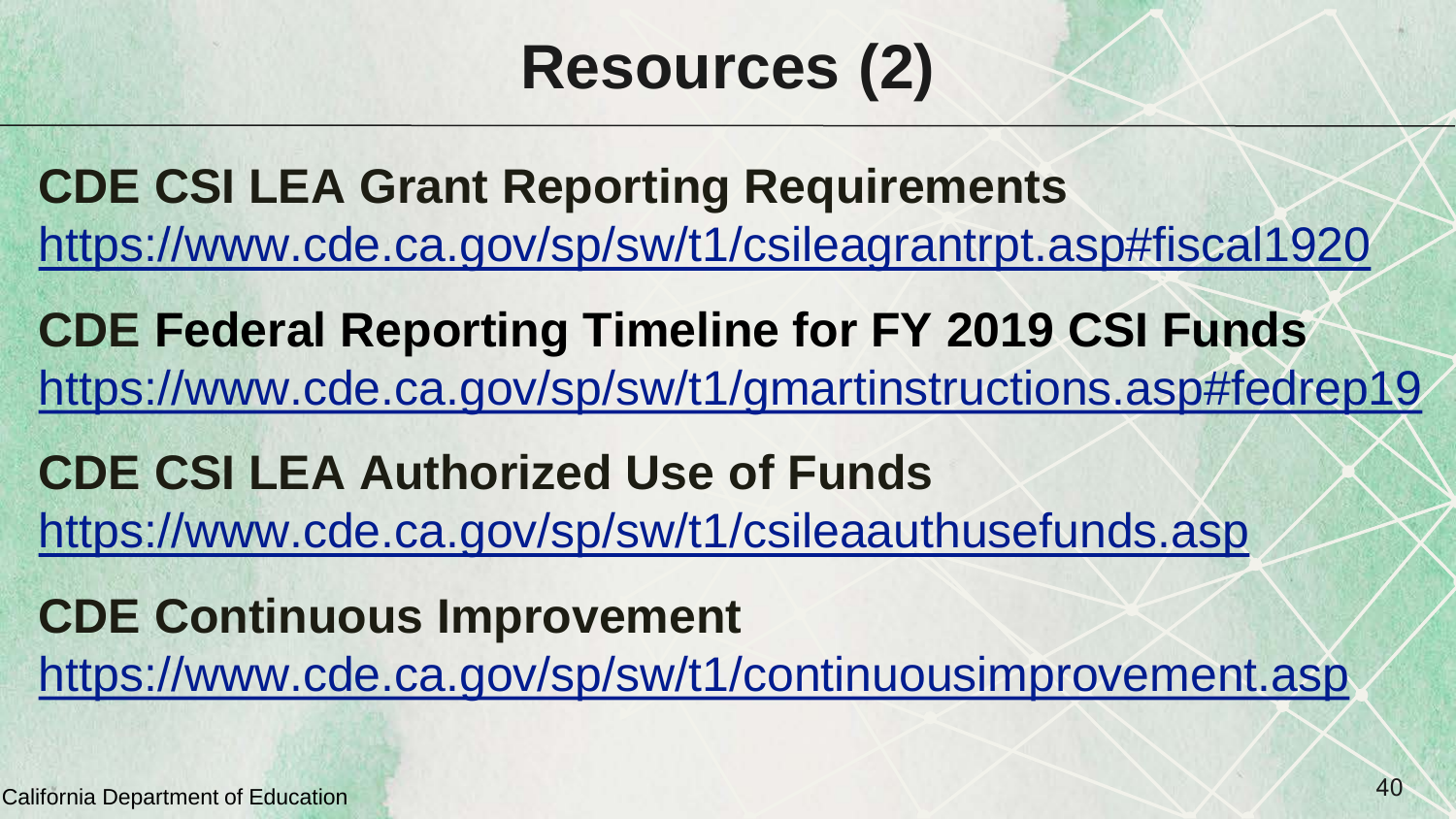## **How to Reach Us**

## **School Improvement and Support Office**

#### 916-319-0833

[SISO@cde.ca.gov](mailto:SISO@cde.ca.gov)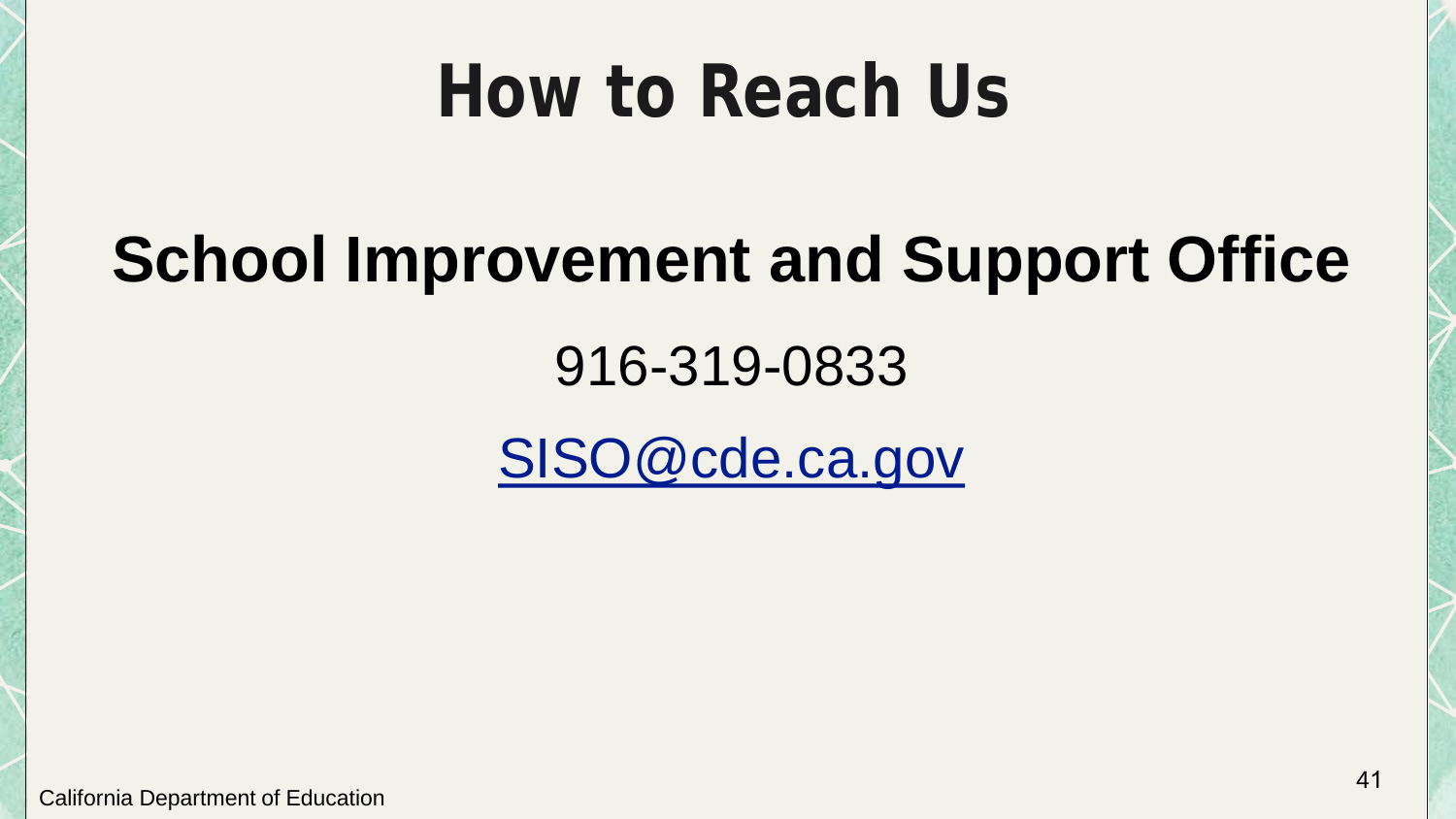#### **Appendix: Slide 12 (1)**

**Title of Image**: FY 2019 GMART Update: Budget Revisions (1)

GMART header followed by a blue menu bar of options. The menu contains the following hyperlinks:

**❖ GMART Home** ❖ Funding Application **❖ LEA Contact Info ❖ CDE Contact Info** 

- ❖ Budget Summary
- **❖ Grant Management Reports**
- **❖ Federal Reports**
- ❖ Submission History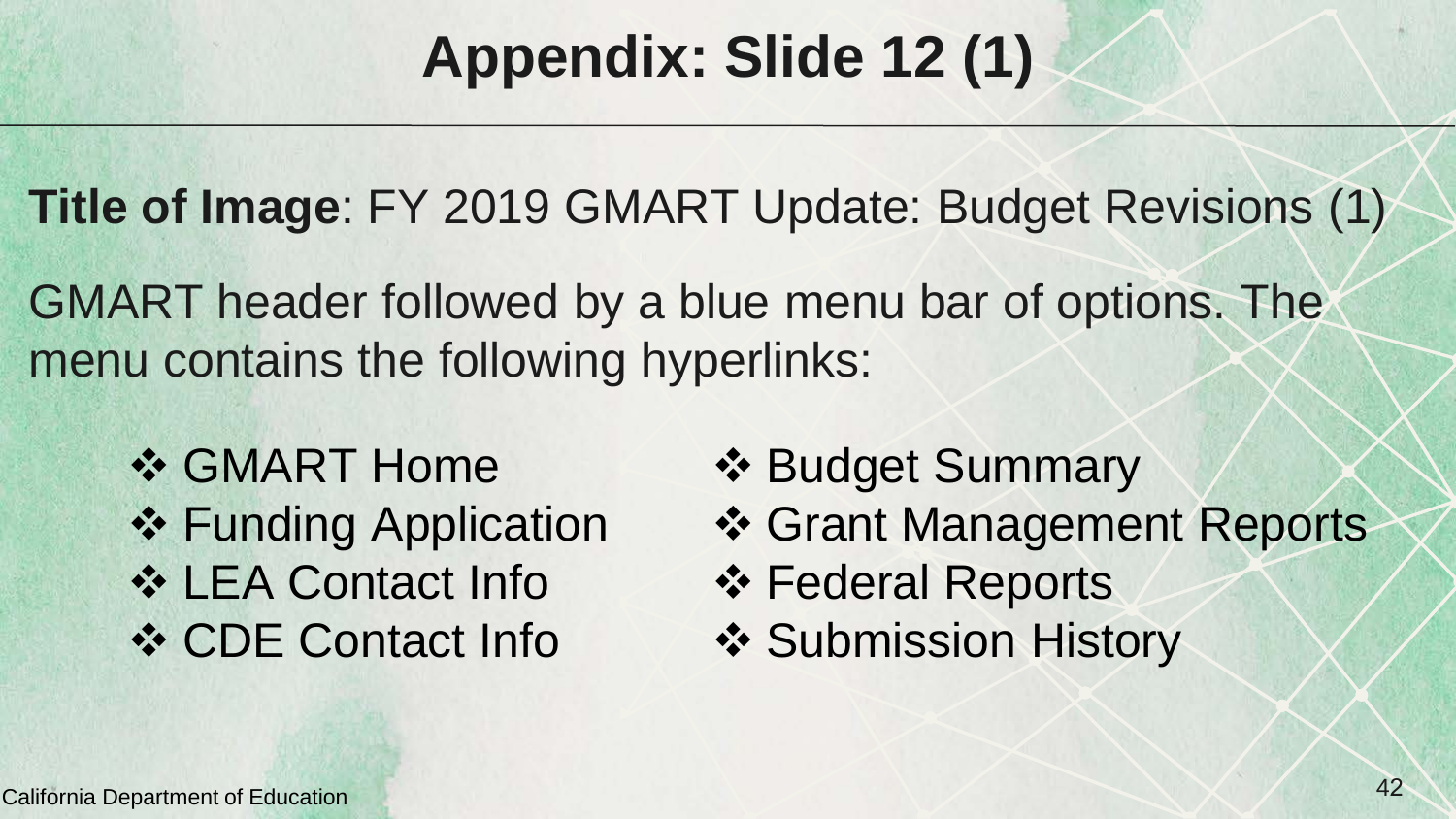#### **Appendix: Slide 12 (2)**

#### *Continued from the previous slide.*

The Budget Summary menu option is highlighted in orange, with a red outline of an oval around it.

Underneath the blue menu bar is a hyperlink to "Logoff" hyperlink.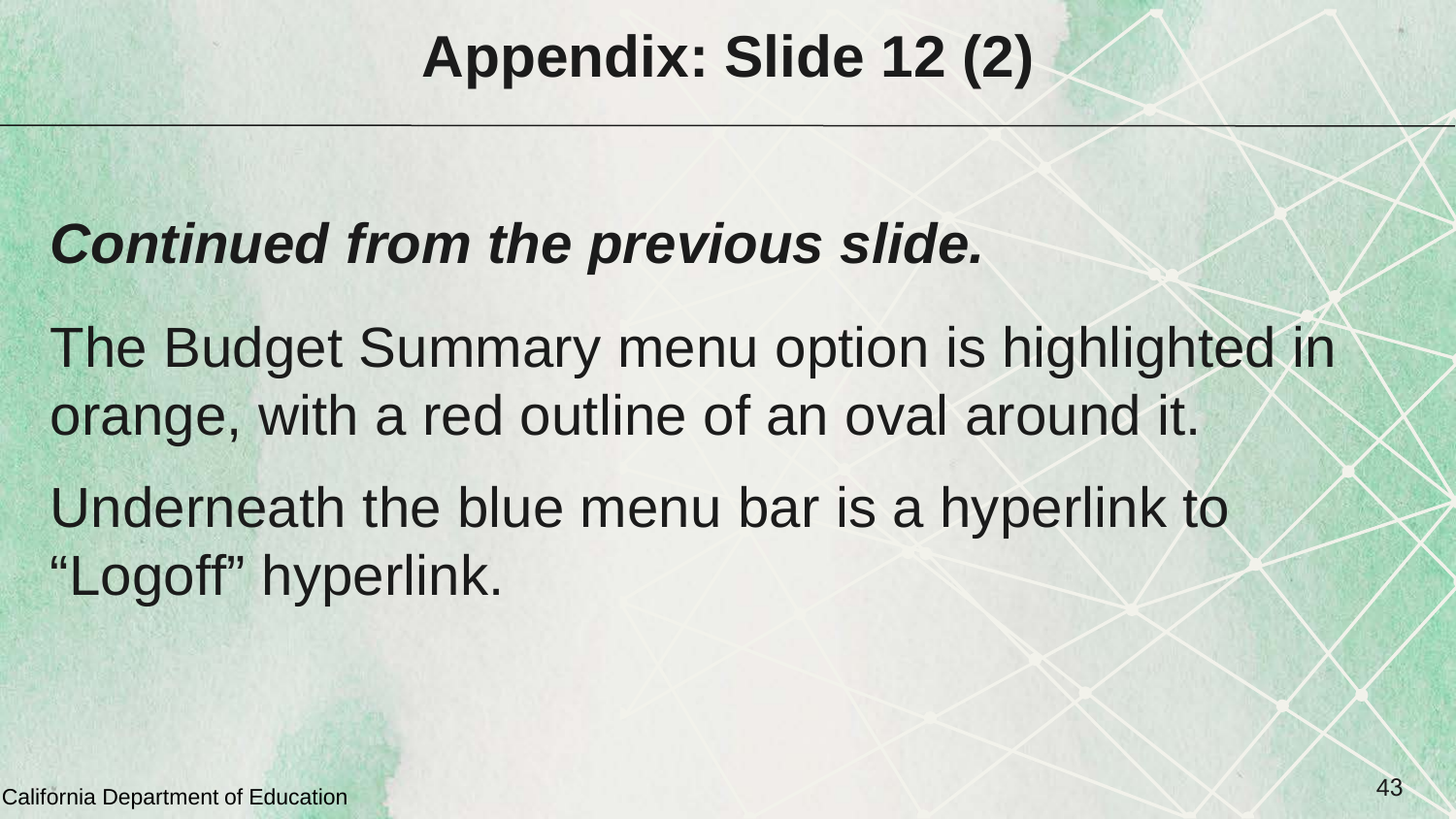#### **Appendix: Slide 13 (1)**

**Title of Image**: FY 2019 GMART Update: Budget Revisions (2) The Budget Summary table with 7 columns. The columns read:

**❖ Object Code ❖ Last Approved Budget** ❖ Last Approved Budget Detail ❖ Revised Budget Amount

- **❖ Revised Budget Detail**
- **❖ Revision Justification**
- ❖ Percent of Total Budget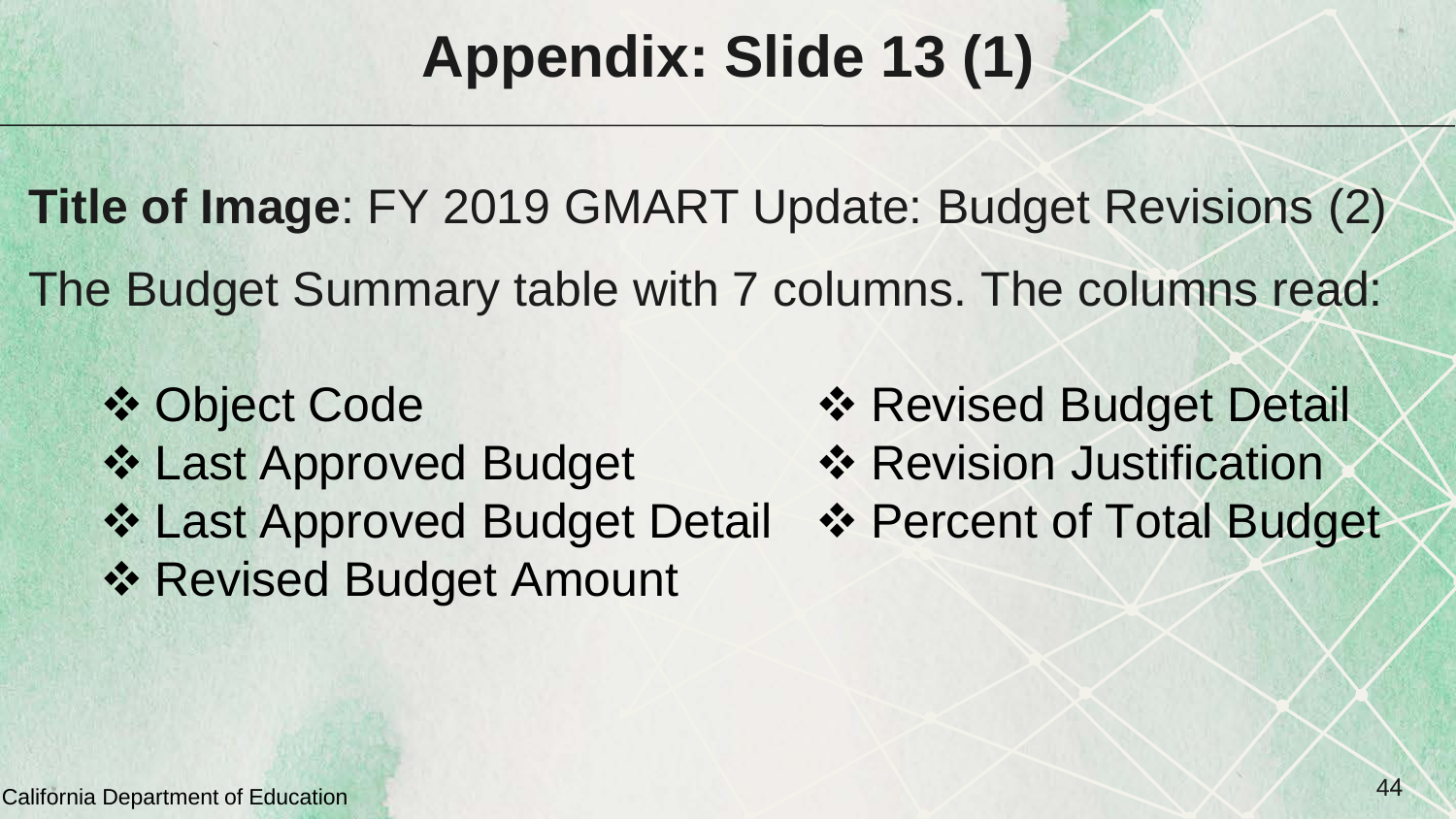#### **Appendix: Slide 13 (2)**

#### *Continued from the previous slide.*

Columns one through three will be prepopulated with an LEA's actual information.

The LEA will enter data into the Revised Budget Amount column.

The LEA will select all that apply from the list of project activities in the Revised Budget Detail column.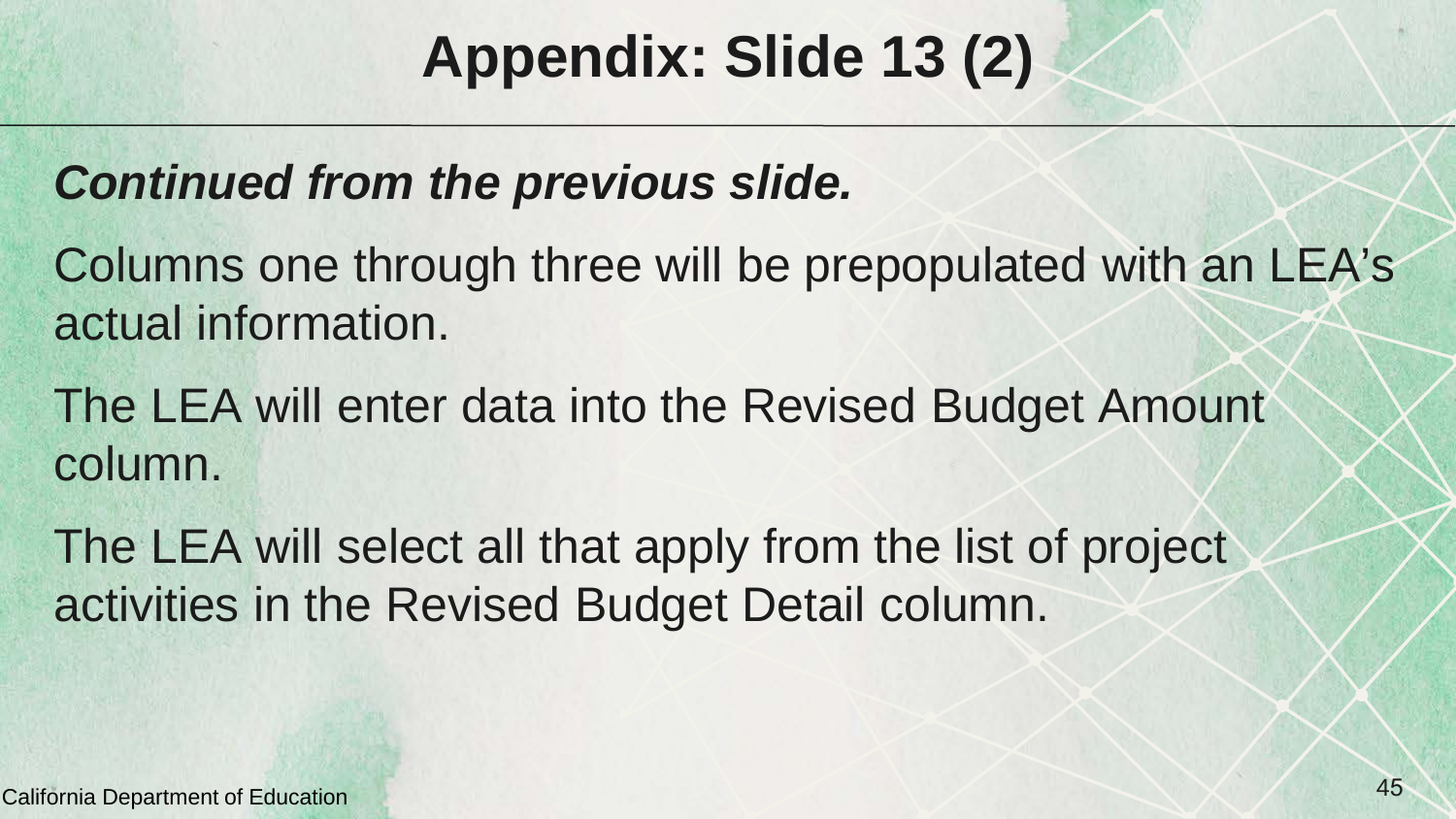#### **Appendix: Slide 13 (3)**

#### *Continued from the previous slide.*

- The LEA will provide a Revision Justification in the Revision Justification column.
- In the same column the text reads: The LEA must provide a detailed justification for the increase or decrease from the last approved budget amount that details why the change is occurring.
- Column seven will be prepopulated with the LEAs actual information.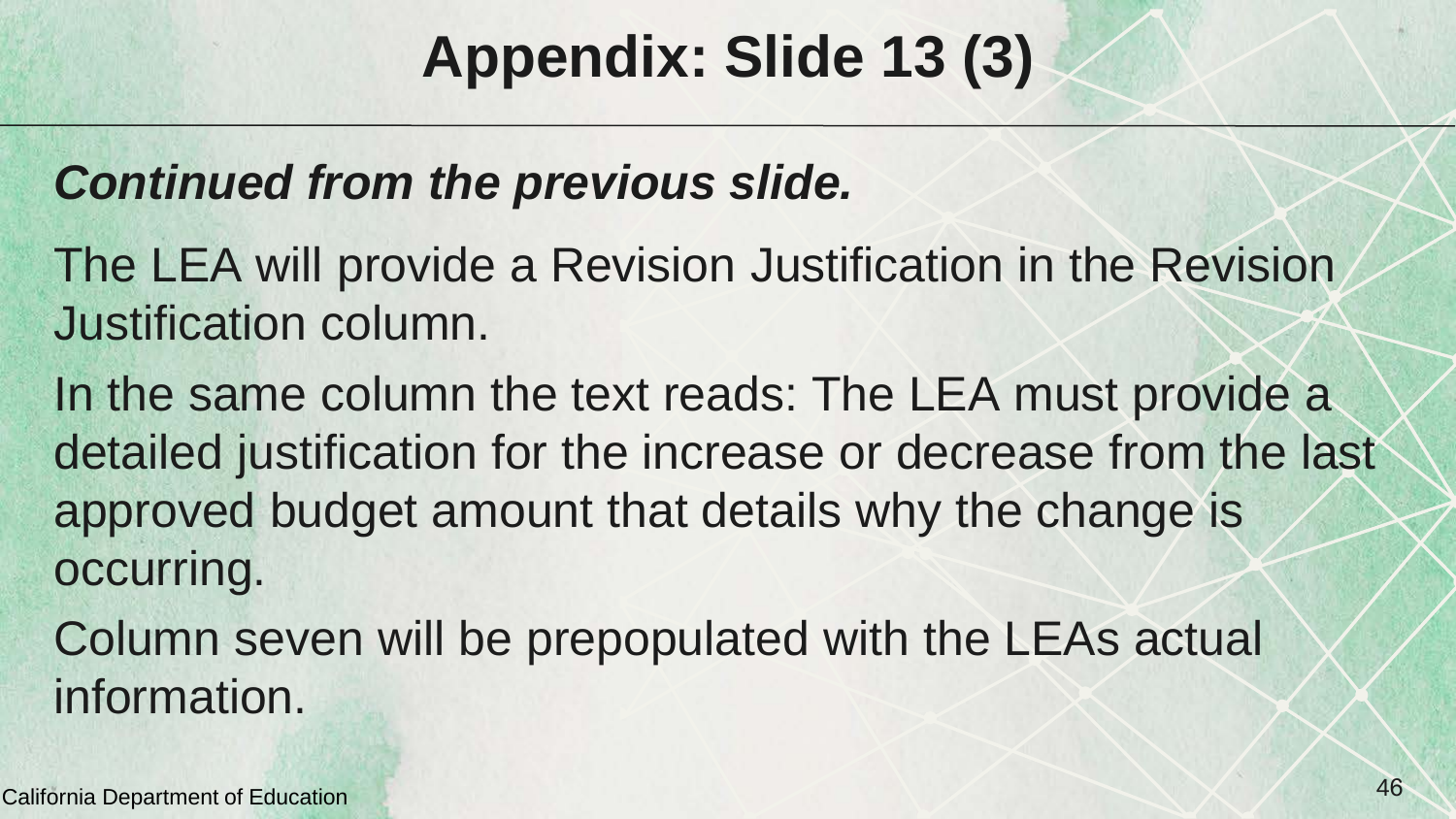#### **Appendix: Slide 13 (4)**

#### *Continued from the previous slide.*

The Revised Budget Amount, Revised Budget Detail, and Revision Justification columns are outlined with a red square to signify the columns where the LEA must enter data.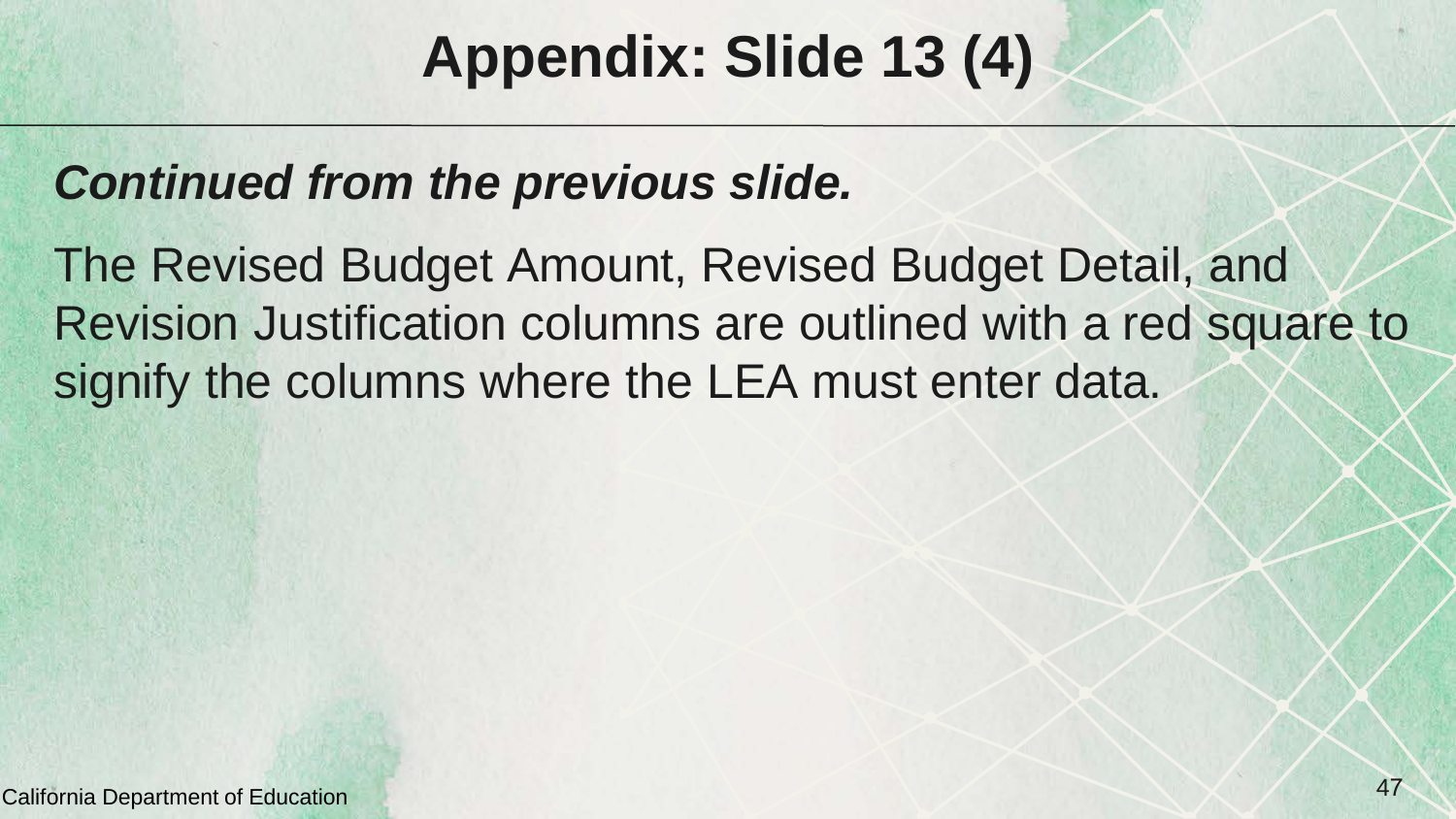#### **Appendix: Slide 14 (1)**

**Title of Image:** FY 2019 GMART Update: Budget Revisions (3) Text box heading: Last approved Budget Summary Narrative Text within the text box reads: This textbox will display the LEA's last approved Budget Summary Narrative.